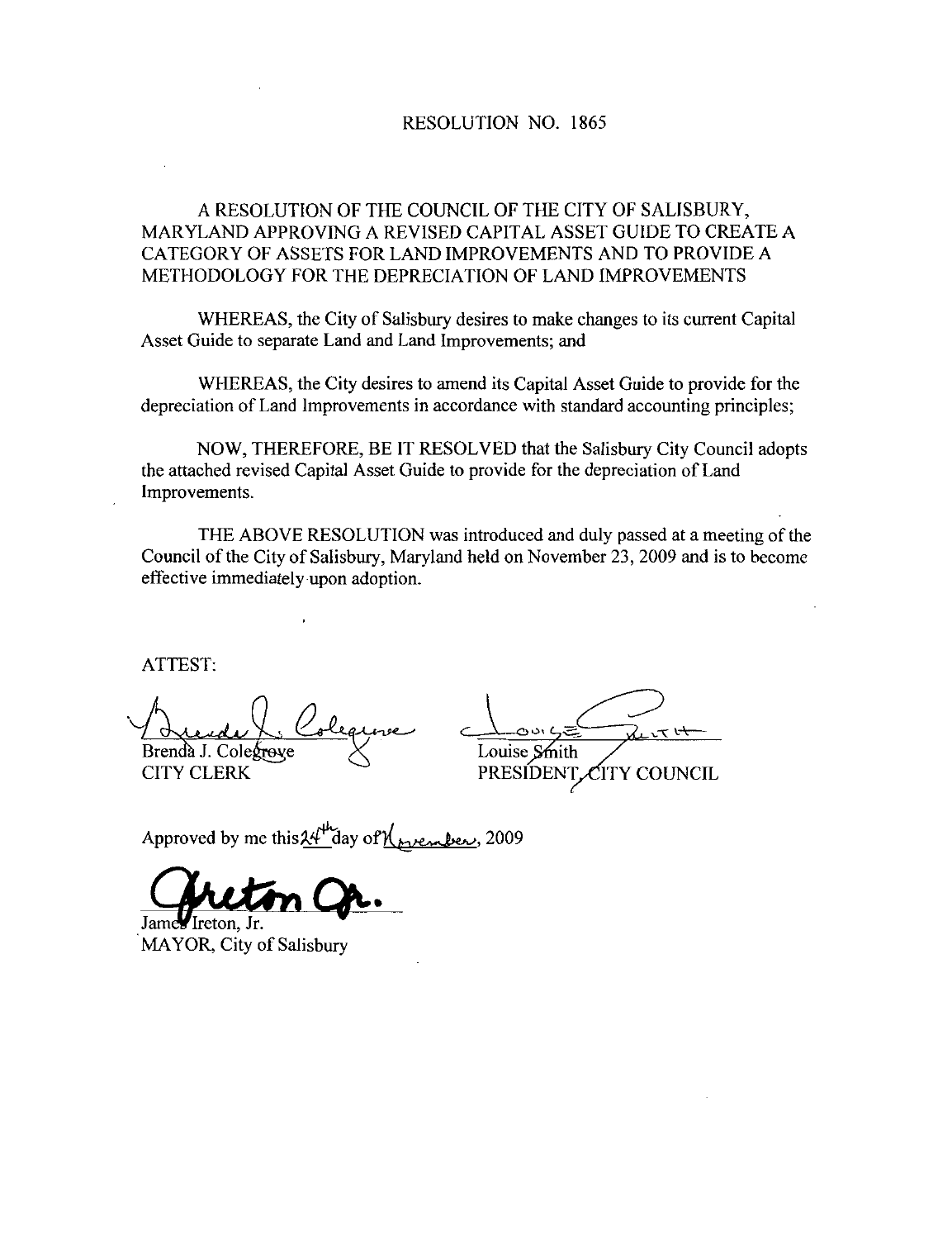

# CAPITAL ASSET GUIDE

March 2003

Revised November 2009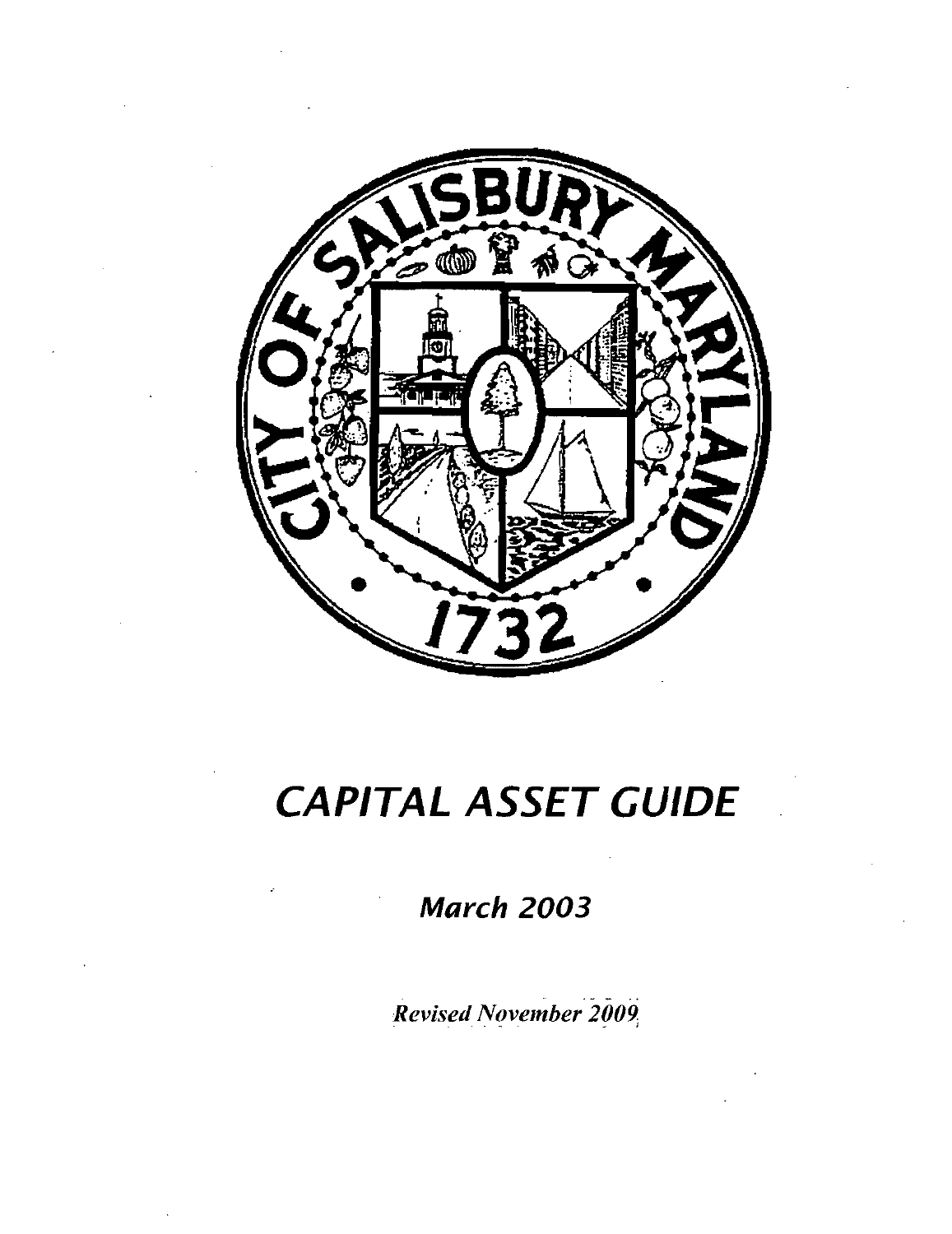# Table of Contents

 $\ddot{\phantom{a}}$ 

 $\ddot{\phantom{0}}$ 

| <b>Table of Contents</b> |  |
|--------------------------|--|
|                          |  |
|                          |  |
|                          |  |
|                          |  |
|                          |  |
|                          |  |
|                          |  |
|                          |  |
|                          |  |
|                          |  |
|                          |  |
|                          |  |
|                          |  |
|                          |  |
|                          |  |
|                          |  |
|                          |  |
|                          |  |
|                          |  |
|                          |  |
|                          |  |
|                          |  |
|                          |  |
|                          |  |
|                          |  |
|                          |  |
|                          |  |
|                          |  |
|                          |  |
|                          |  |
|                          |  |
|                          |  |
|                          |  |
|                          |  |
|                          |  |
|                          |  |
|                          |  |
|                          |  |
|                          |  |
|                          |  |
|                          |  |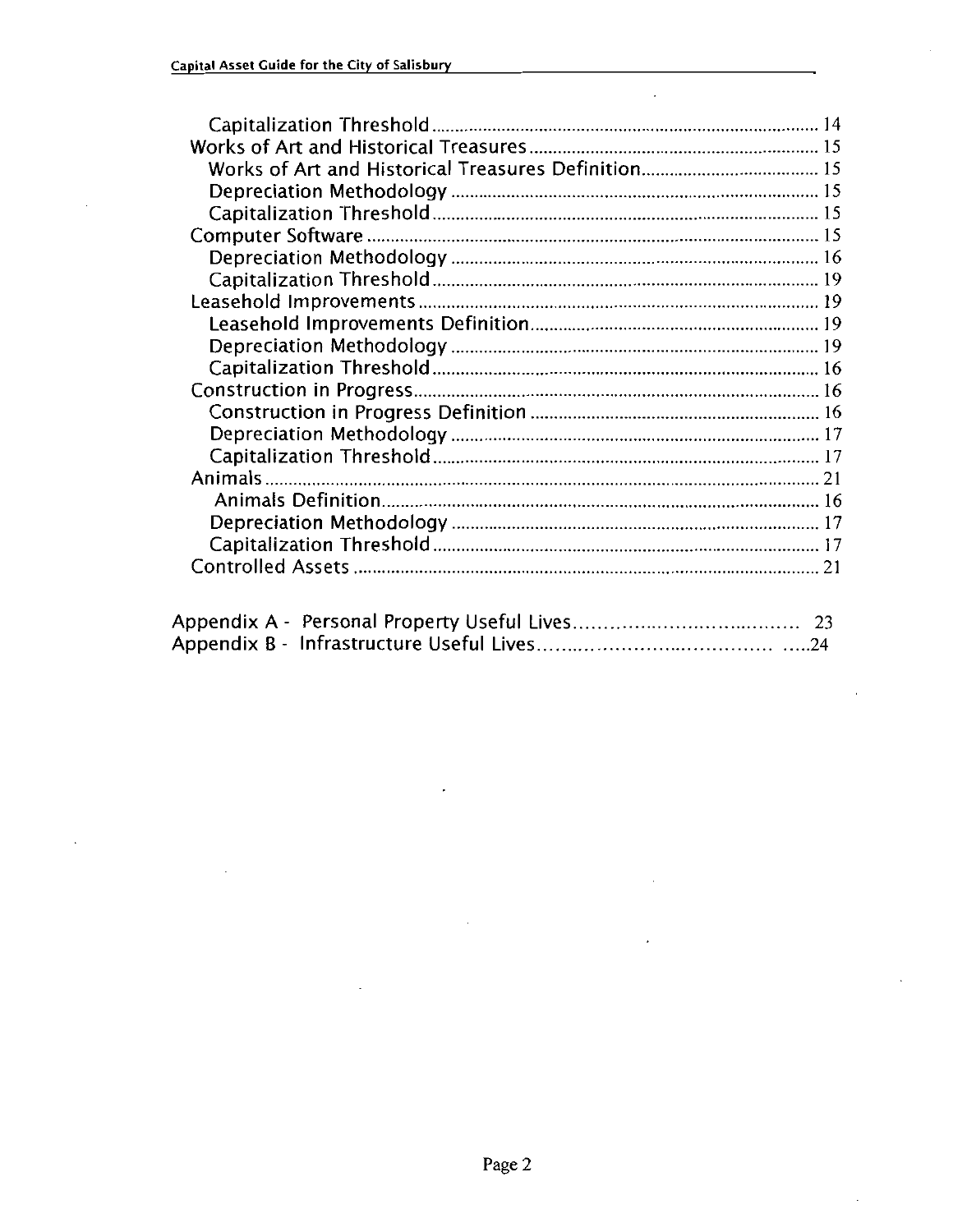# **1. Capital Asset Definitions and Guidelines**

Capital assets are real or personal property that have <sup>a</sup> value equal to or greater than the capitalization threshold for the particular classification of the asset and have an estimated life of greater than one year The City has invested in a broad range of capital assets that are used in the City's operations, which include:

- Land and land improvements
- Land improvements
- Buildings and building improvements
- $\cdot$  Improvements other than buildings
- Infrastructure
- Construction in progress
- Leasehold improvements
- Personal property
- Furniture and equipment roperty<br>niture and eq<br>icles and boa<br>ware obtaine<br>er assets<br>1) Works of a<br>2) Intangible<br>ds
	- Vehicles and boats
	- Software obtained for internal use
	- Other assets
		- 1 Works of art and historical treasures
		- 2) Intangible assets

### Animals

### Capitalization Thresholds

Standard capitalization thresholds for capitalizing assets have been established for each major class of assets

| <b>Capital Asset Type</b><br>$\sim$         | Tracking<br>and<br>Inventory | <b>Capitalize</b> | Depreciate for<br><b>Financial</b><br><b>Reporting</b> |
|---------------------------------------------|------------------------------|-------------------|--------------------------------------------------------|
| Land/Land Improvements                      | \$1                          | All               | No                                                     |
| <b>Land Improvements</b>                    | \$1                          | \$50,000          | Yes                                                    |
| <b>Building/Building Improvements</b>       | \$1,000                      | \$50,000          | Yes                                                    |
| Computer Software                           | \$1,000                      | \$10,000          | Yes                                                    |
| <b>Construction in Progress</b>             | \$1                          | All               | No                                                     |
| Improvements other than<br><b>Buildings</b> | \$1,000                      | \$50,000          | Yes                                                    |
| Leasehold Improvements                      | \$1,000                      | \$50,000          | Yes                                                    |
| Machinery, Equipment                        | \$1,000                      | \$10,000          | Yes                                                    |
| Vehicles                                    | \$1,000                      | \$10,000          | <b>Yes</b>                                             |
| Works of Art/Historical Treasures           | \$1                          | All               | No                                                     |
| Infrastructure                              | \$50,000                     | \$250,000         | Yes                                                    |
| Animals                                     | \$1                          | \$10,000          | Yes                                                    |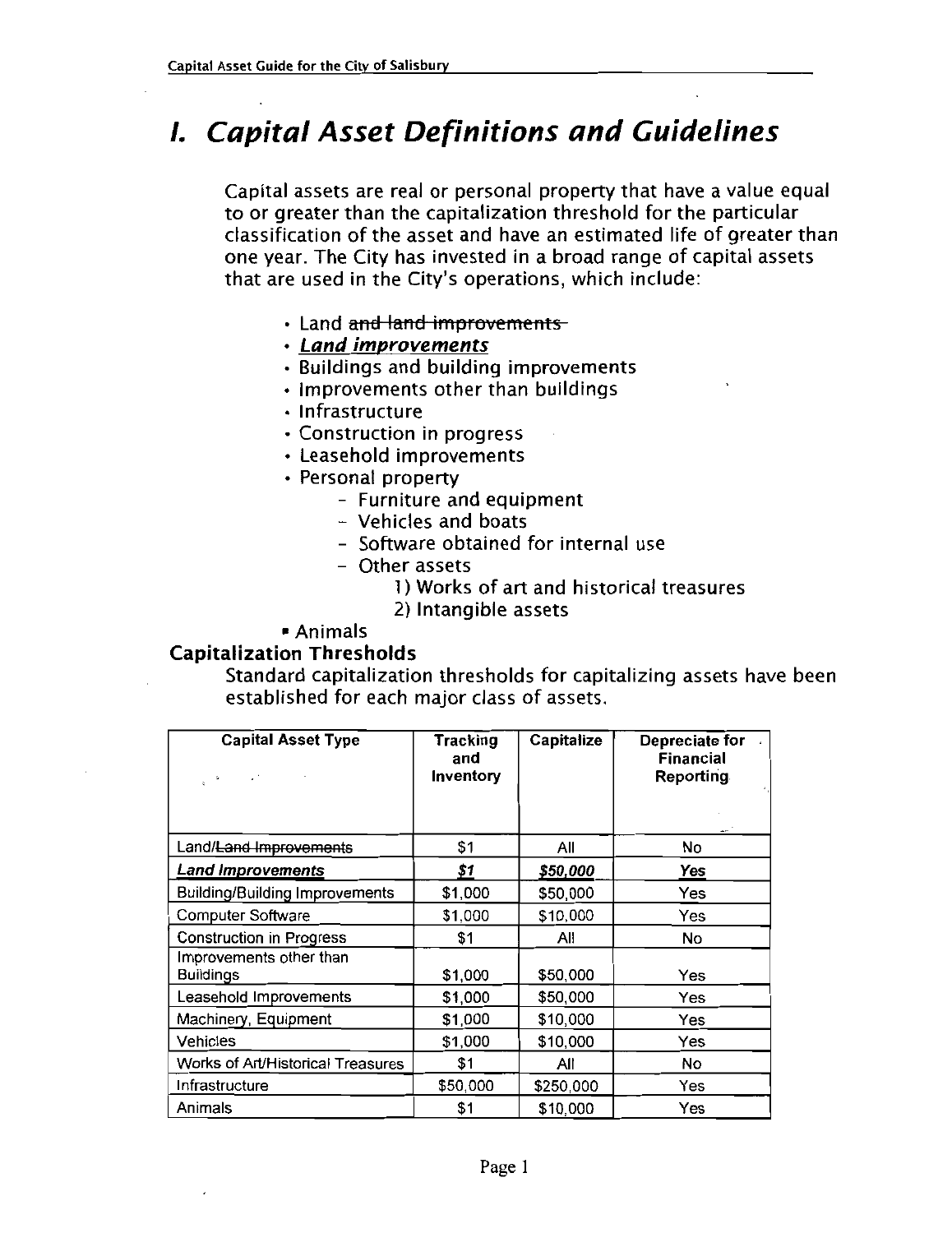### Capital Asset Acquisition Cost

Capital assets should be recorded and reported at their historical al Asset Acquisition Cost<br>al Asset Acquisition Cost<br>Capital assets should be recorded and reported at their historical<br>costs, which include the vendor's invoice (plus the value of any<br>trade-in), plus sales tax, initial ins labor), modifications, attachments, accessories or apparatus necessary to make the asset usable and render it into service Historical costs also include ancillary charges such as freight and transportation charges, site preparation costs and professional fees. The costs of capital assets for *governmental activities* do not include capitalized interest. However, interest is capitalized on: ry to make the asset usable and render it into service.<br>al costs also include ancillary charges such as freight<br>tation charges, site preparation costs and professional<br>e costs of capital assets for **governmental activities** 

- Assets that are constructed or otherwise produced for an<br>enterprise's own use (including assets constructed or produced for the enterprise by others for which deposits or progress payments have been made
- Assets intended for sale or lease that are constructed or otherwise produced as discrete projects for example ships or real estate developments

Assets that *do not* qualify for capitalization of interest include

- $\cdot$  Assets acquired for governmental activities (interest will be reported in the statement of activities as a separate line item
- Assets that are in use or ready for their intended use in the earning activities of the enterprise
- Assets that are not being used in the earning activities of the enterprise and that are not undergoing the activities necessary to get them ready
- Assets acquired with gifts and grants that are restricted by the donor or grantor to acquisition of those assets to the extent that funds are available from such gifts and grants

### Capital Asset Donations

**SASB Statement No. 33, Accounting and Financial Reporting for<br>Non-Exchange Transactions, defines a donation as a voluntary<br>nonexchange transaction entered into willingly by two or more** nonexchange transaction entered into willingly by two or more parties. Both parties may be governments or one party may be a nongovernmental entity, including an individual. A voluntary contribution of resources between governmental agencies is not a donation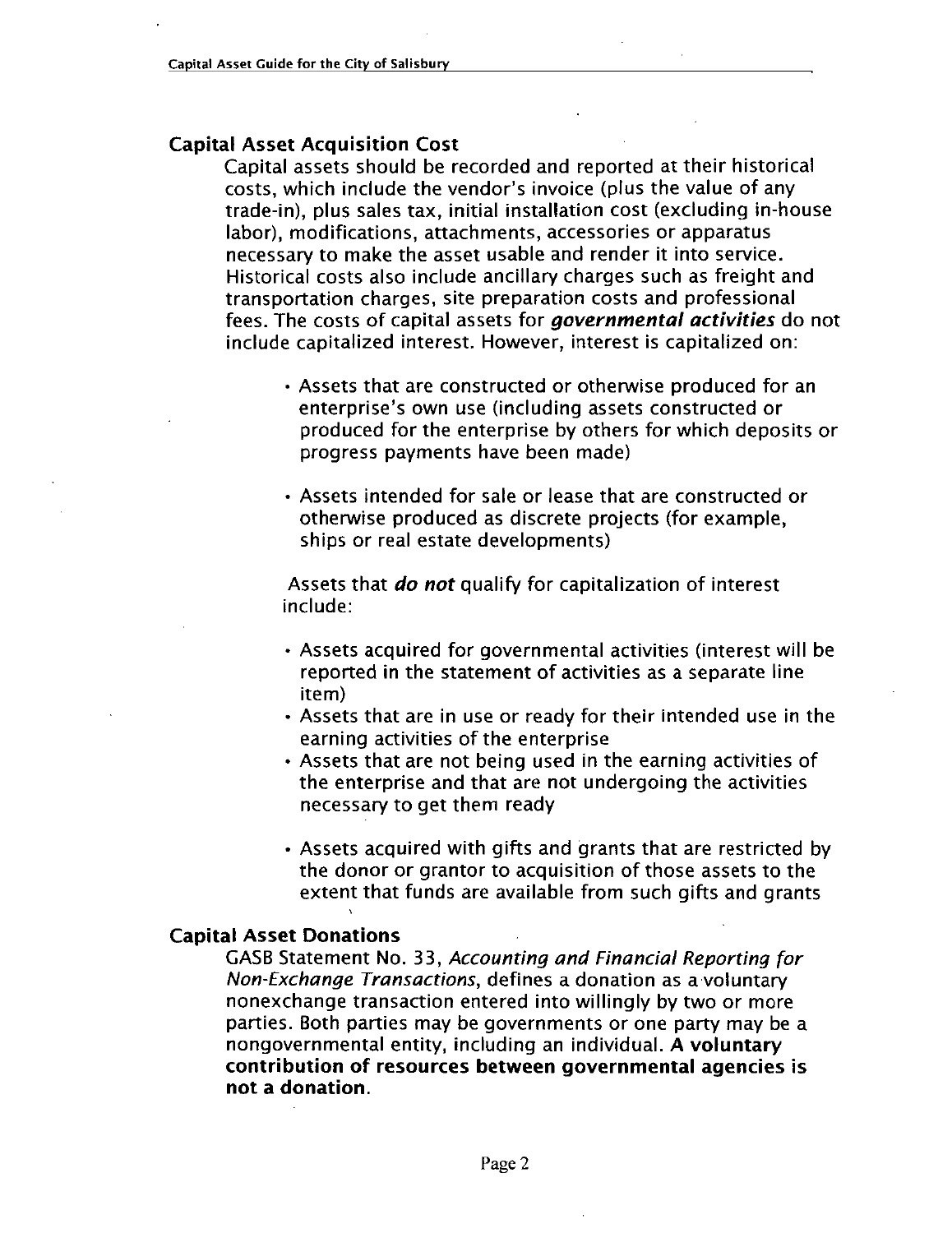| $\mathcal{C} \rightarrow$                           | <b>Governmental Activities</b>                                                                                                                                                                                                                                                                                                                                                                                            | <b>Business Type Activities</b>                                                                                                                                                                                                                                                                                                                                                                                                    |
|-----------------------------------------------------|---------------------------------------------------------------------------------------------------------------------------------------------------------------------------------------------------------------------------------------------------------------------------------------------------------------------------------------------------------------------------------------------------------------------------|------------------------------------------------------------------------------------------------------------------------------------------------------------------------------------------------------------------------------------------------------------------------------------------------------------------------------------------------------------------------------------------------------------------------------------|
| <b>Donations</b>                                    | - If the asset has been received<br>but the eligibility requirements<br>have not been met, then capital<br>assets are debited and deferred<br>revenue is credited in the<br>government-wide financial<br>statements.                                                                                                                                                                                                      | - If the asset has been received<br>but the eligibility requirements<br>have not been met, then capital<br>assets are debited and deferred<br>revenue is credited in the fund<br>financial statements.                                                                                                                                                                                                                             |
|                                                     | - If the asset has not been<br>received but the eligibility<br>requirements have been met.<br>then a receivable is debited and<br>revenue is credited in the<br>government-wide financial<br>statements<br>- If the asset has not been<br>received but the eligibility<br>requirements have been met.<br>then a receivable is debited and<br>revenue is credited in the<br>government-wide financial<br><i>statements</i> | - If the asset has not been<br>received but the eligibility<br>requirements have been met,<br>then a receivable is debited and<br>revenue is credited in the fund<br>financial statements<br>- If the asset has not been<br>received but the eligibility<br>requirements have been met,<br>then a receivable (net of<br>estimated uncollectible amounts)<br>is debited and revenue is credited<br>in the fund financial statements |
| <b>Promises</b><br>of capital<br>asset<br>donations | - Promises should be recognized<br>as receivables and revenues (net<br>of estimated uncollectible<br>amounts) on the <i>government</i> -<br>wide financial statements when<br>all applicable eligibility<br>requirements are met, provided<br>that the promise is verifiable and<br>the resources are measurable <sup>1</sup><br>and probable <sup>2</sup> of collection.                                                 | - Promises should be recognized<br>as receivables and revenues (net<br>of estimated uncollectible<br>amounts) on the fund financial<br>statements when all applicable<br>eligibility requirements are met,<br>provided that the promise is<br>verifiable and the resources are<br>measurable' and probable <sup>2</sup> of<br>collection.                                                                                          |

### Sale of <sup>a</sup> Capital Asset Donation

Governmental fund statements per GASB 34 are to be used to report spendable assets and not capital assets. However, there may be instances when <sup>a</sup> government receives <sup>a</sup> gift of <sup>a</sup> capital asset that it intends to sell

In such cases, the donation will be reported as revenue on the governmental fund statements if the asset is either

- Sold prior to the end of the fiscal period, and the proceeds of the sale are considered available<sup>3</sup>, or
- The asset is sold (or the government has entered into a contract to sell the asset) prior to the issuance of the financial statements,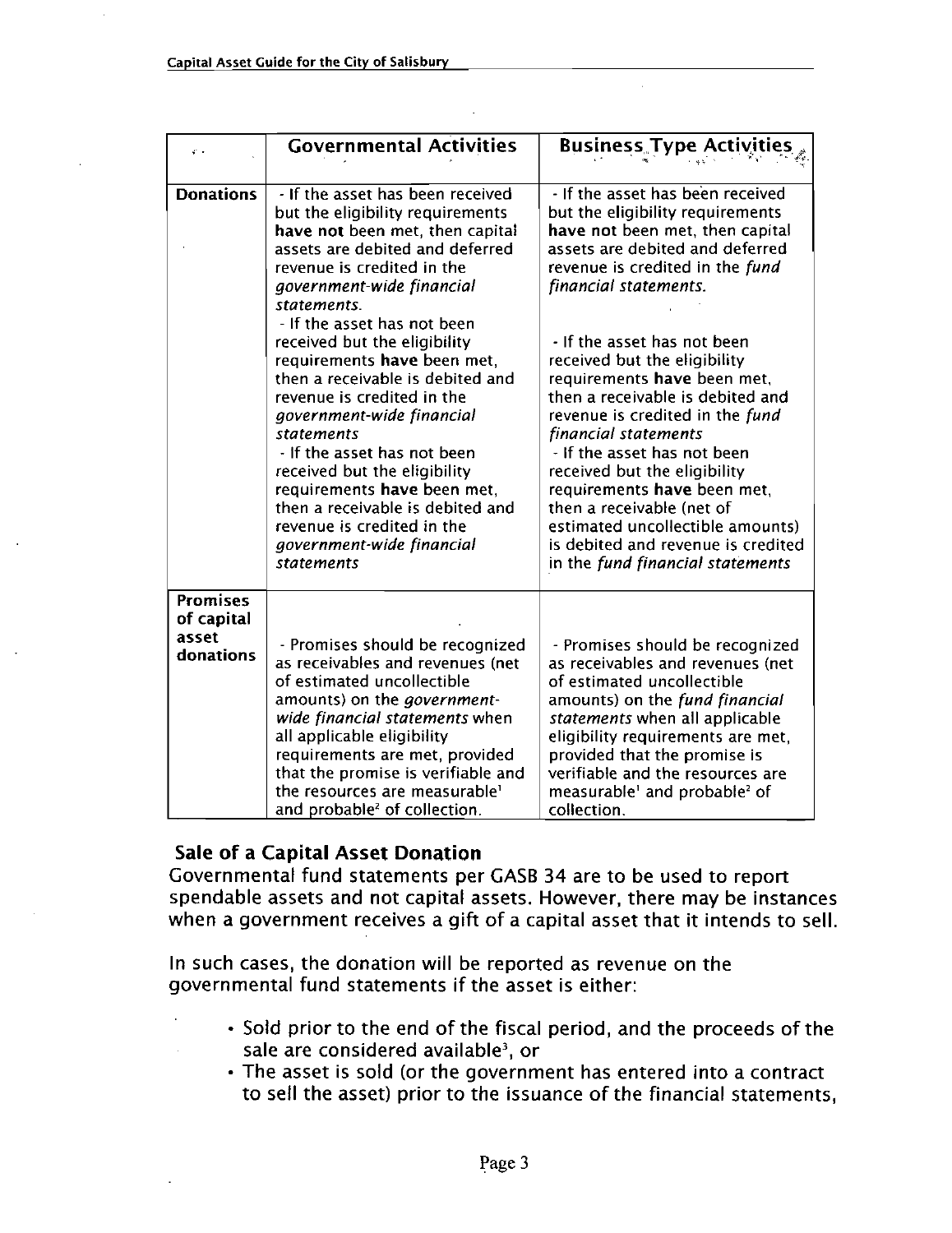and the proceeds of the sale are considered available

If the proceeds of the sale are not considered available, then the related receivable should be offset by a liability for deferred revenue on the fund financial statements

<del>' Measurable - Reasonable e</del>stimable.

 $\frac{p}{p}$  Probable - The future event or events are likely to occur.

Available - Collected within the current period or expected to be collected soon enough thereafter to be used to pay liabilities of the current period

### Leased Equipment

Equipment should be capitalized if the lease agreement meets any one of the following criteria

- The lease transfers ownership of the property to the lessee by the end of the lease term
- The lease contains a bargain purchase option.
- The lease term is equal to 75 percent or more of the estimated economic life of the leased property
- The present value of the minimum lease payments at the inception of the lease, excluding executory costs, equals at least 90 percent of the fair value of the leased property

Leases that do not meet any of the above requirements should be recorded as an operating lease and reported in the notes of the financial statements

### Depreciating Capital Assets

Capital assets should be depreciated over their estimated useful lives

The straight-line depreciation method (historical cost less residual value, divided by useful life) will be used. Depreciation data will be calculated and stored by the finance department for each eligible asset Accumulated depreciation will be summarized and posted to the accounting general ledger

### Residual Value

In order to calculate depreciation for an asset, the estimated residual value must be declared before depreciation can be calculated. The use of historical sales information becomes invaluable for determining the estimated residual value. Proceeds from sale of assets must be netted against residual value in computing net gain or loss from sale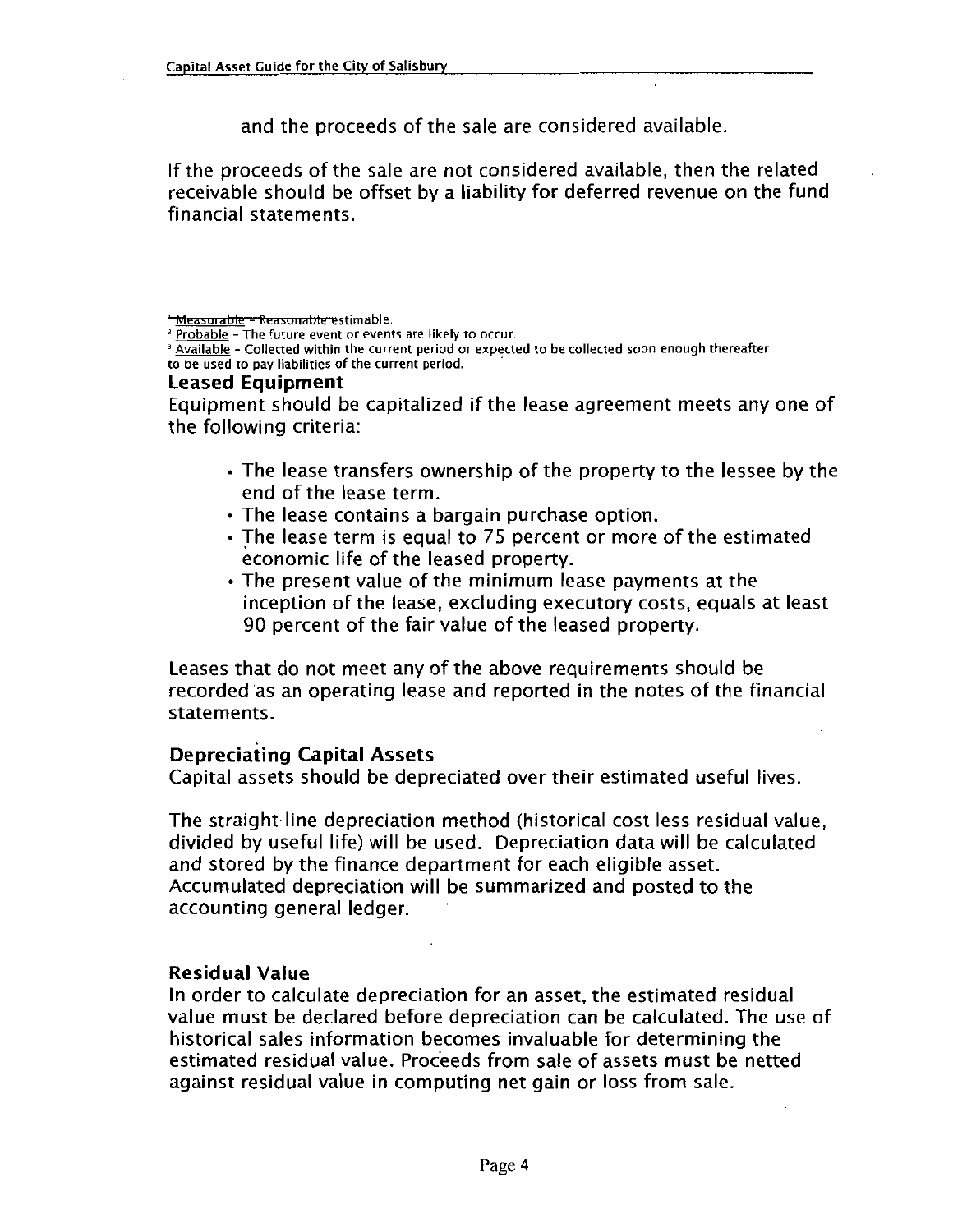### Sale of Capital Assets

When an asset is sold, a gain or loss must be recognized in the annual report when

- cash is exchanged and the amount paid does not equal the net book value of the asset
- cash is not exchanged and the asset is not fully depreciated or has a residual value

A gain or loss is not reported when:

- cash exchanged equals the net book value and the asset does not have a residual value
- cash is not exchanged and the asset is fully depreciated and has no residual value

### Computation of Gain and Loss from Sale of Assets

To compute a gain or loss, proceeds received must be subtracted fron The residual value<br>Computation of Gain and<br>To compute a gain or loss<br>the asset's net book value

| the asset's net book value. | Computation of Gain and Loss from Sale of Assets<br>To compute a gain or loss, proceeds received must be subtracte |          |
|-----------------------------|--------------------------------------------------------------------------------------------------------------------|----------|
| Example:                    | <b>Asset's Historical Cost</b>                                                                                     | \$10,000 |
|                             | <b>Less Accumulated Depreciation</b>                                                                               | 7.000    |
|                             | Net book value                                                                                                     | \$3,000  |
|                             | <b>Subtract Proceeds Received</b>                                                                                  | 2,000    |
|                             | Loss from Sale of Asset                                                                                            | \$1,000  |

If the asset has been fully depreciated and has a residual value, then the IT the asset has been fully depreciated and has a residual value, then the<br>proceeds must be subtracted from the residual value to compute the gain<br>or loss.<br>Example: Asset's Historical Cost \$10,000<br>(residual value = \$1,000

| Example: | Asset's Historical Cost<br>(residual value = $$1,000$ )      | \$10,000         |
|----------|--------------------------------------------------------------|------------------|
|          | Less Accumulated Depreciation<br>Residual value              | 9,000<br>\$1,000 |
|          | <b>Subtract Proceeds Received</b><br>Gain from Sale of Asset | 2,000<br>\$1.000 |

### Assets Acquired by the Exchange of Other Assets

Similar assets - When recording an exchange of similar assets, agencies must use a book value basis for the assets surrendered or acquired.

- When assets are exchanged and no monetary consideration is paid or received, the cost of the asset acquired is recorded at the book value of the asset surrendered
- Where monetary consideration is given, the new asset must be recorded at the sum of the cash paid plus the book value of the asset surrendered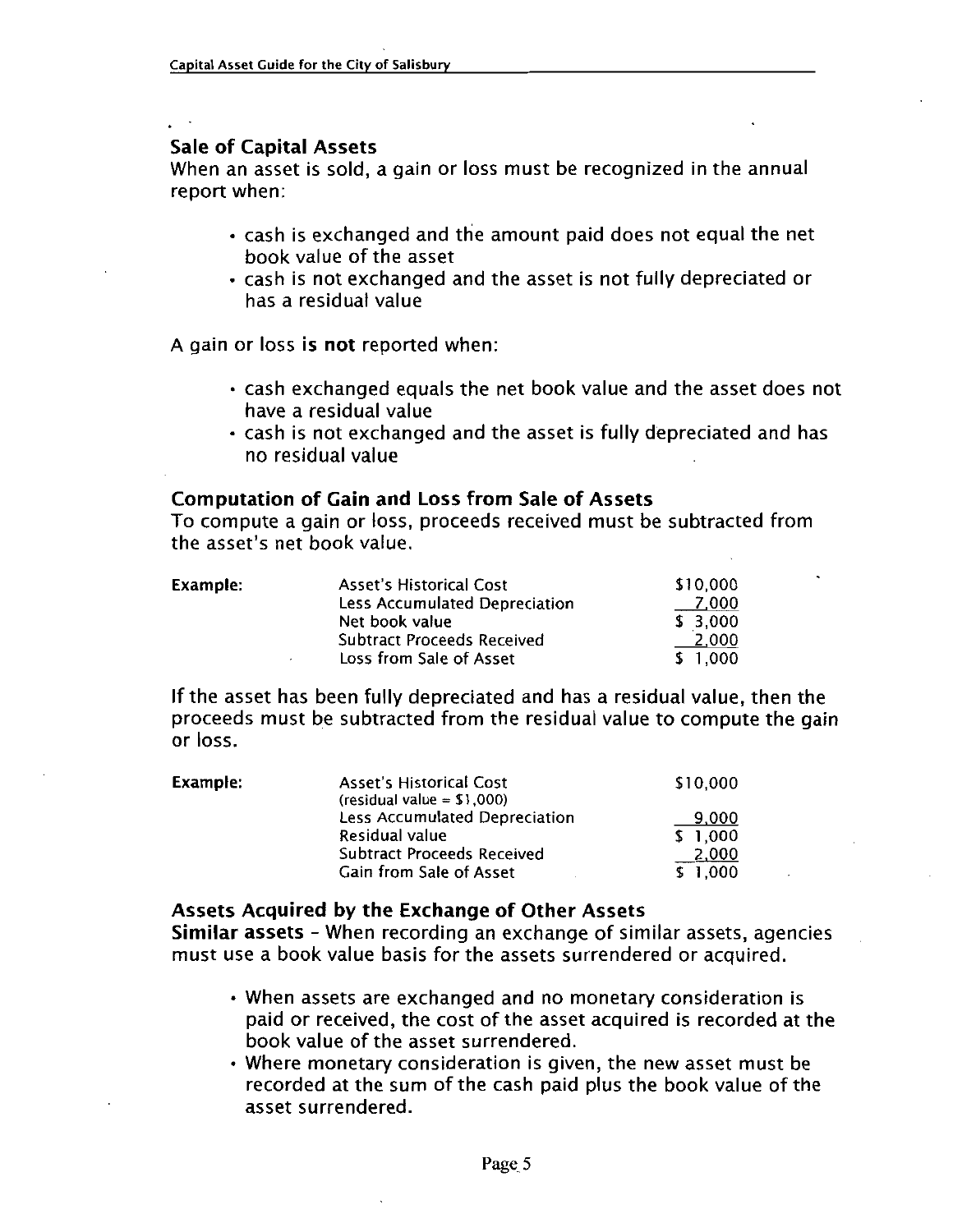**Dissimilar assets** – When recording an exchange of dissimilar assets, agencies must

- $\cdot$  Record the value of the asset being traded and the resulting transaction for acquiring the new asset, using the fair value of the asset being traded
- If cash is used to purchase the asset, agencies must record the transaction for the new asset as cash paid plus the fair value of the asset surrendered

### Assets Held in Trust

Capital assets held by the City on behalf of another entity (such as art collections owned by families, estates and others) and that are under the temporary control of the City should be accounted for in City tracking system. Currently, the accounting treatment is being researched. Assets held in trust must be reported to the City using the appropriate acquisition and disposal method for such assets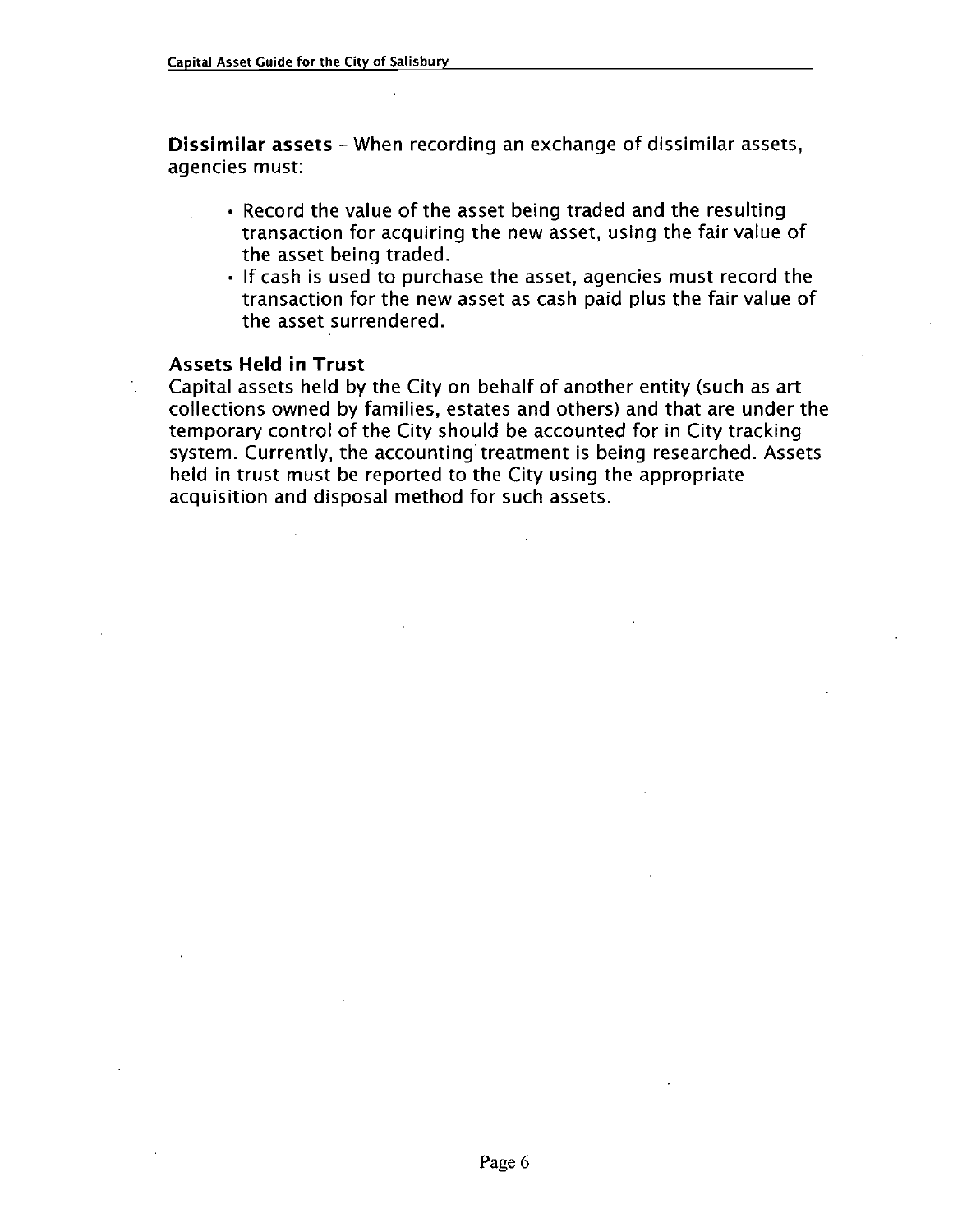# <sup>11</sup> Capital Asset Categories

### Land and Land Improvements

### Land Definition

Land is the surface or crust of the earth, which can be used to support structures, and may be used to grow crops, grass, shrubs, and trees. Land is characterized as having an unlimited life (indefinite).

Land is changed that<br>
tand improvement<br>
improvement<br>
the land.<br>
Depreciation

### Depreciation Methodology

Land and land improvements are is inexhaustible assets and do not depreciate over time

### Capitalization Threshold

All acquisitions of land and land improvements will be capitalized.

### Examples of Expenditures to be Capitalized as Land and Land Improvements

- $\cdot$  Purchase price or fair market value at time of gift
- Commissions
- $\cdot$  Professional fees (title searches, architect, legal, engineering, appraisal, surveying, environmental assessments, etc.)
- $\cdot$  Land excavation, fill, grading, drainage
- $\cdot$  Demolition of existing buildings and improvements (less salvage)
- $\cdot$  Removal, relocation, or reconstruction of property of others (railroad, telephone and power lines)
- $\cdot$  Interest on mortgages accrued at date of purchase
- Accrued and unpaid taxes at date of purchase
- 
- · Other costs incurred in acquiring the land<br>· <del>Water wells (includes initial cost for drilling, the pump and its</del>
- 
- <del>– casing)</del><br>• Right-of-wav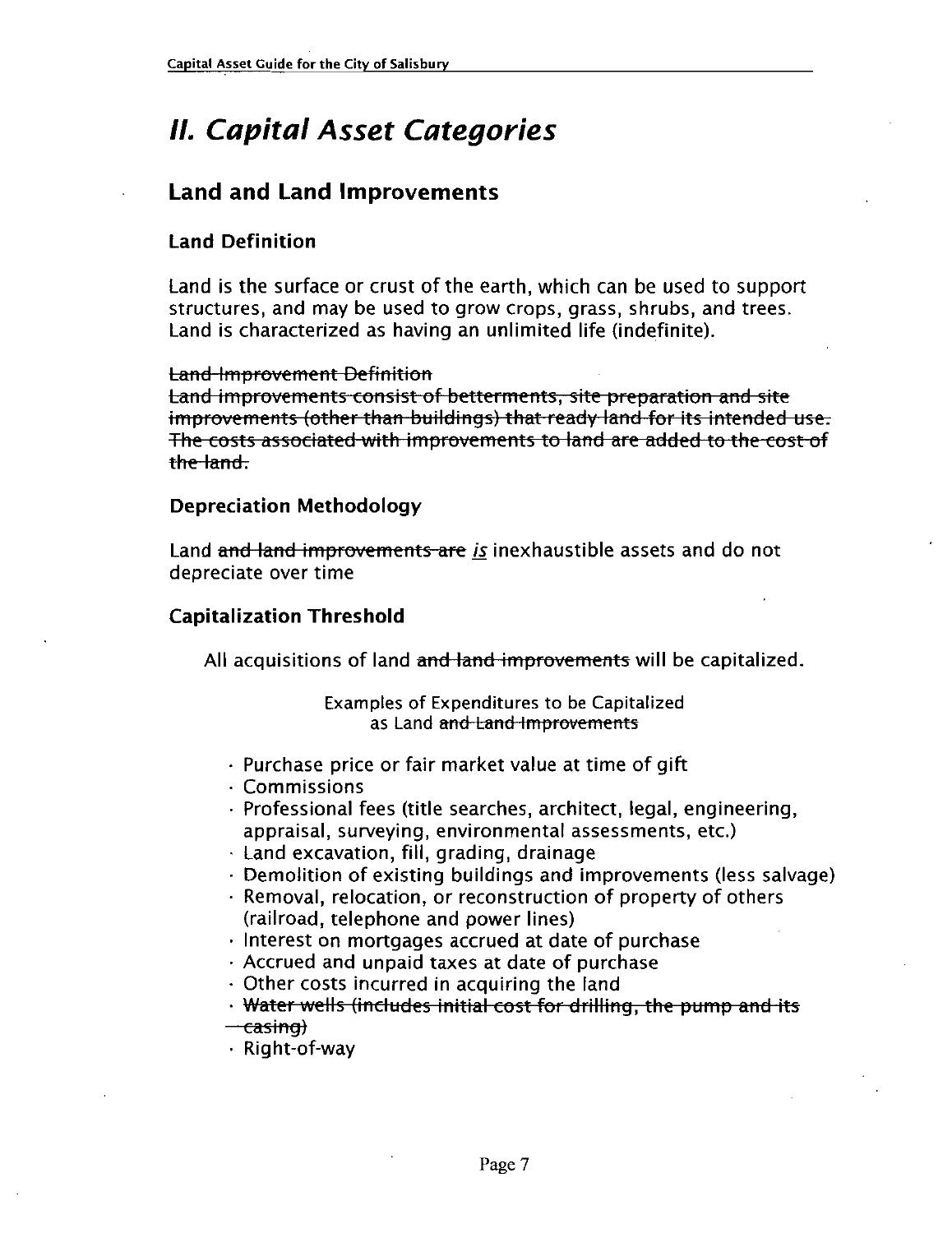### Land Improvement Definition

Land improvements consist of betterments, site preparation and site improvements (other than buildings) that ready land for its intended use and increase the usefulness of the land, but have a limited useful life.

### Depreciation Methodology

The straight-line depreciation method (historical cost  $-$  residual value)/useful life) will be used for Land Improvements. Subsequent improvements that change the use or function of the land shall be depreciated

### Capitalization Threshold

The capitalization threshold for Land improvements is  $$50,000$ 

Examples of Expenditures to be Capitalized as Land Improvements

- Fencing and gates
- Parking lots/driveways/parking barriers
- Walkways
- Driveways
- Water wells (includes initial cost for drilling, the pump and its casin

### Buildings and Building Improvements

### Building Definition

A building is a structure that is permanently attached to the land, has a roof, is partially or completely enclosed by walls, and is not intended to be transportable or moveable. Buildings that are an ancillary part of the state's highway network, such as rest area facilities and toll buildings will be reported as infrastructure rather than as buildings

### Building Improvement Definition

Building improvements are capital events that materially extend the useful life of a building or increase the value of a building, or both. A building improvement should be capitalized as a betterment and recorded as an addition of value to the existing building if the expenditure for the improvement is at the capitalization threshold, or the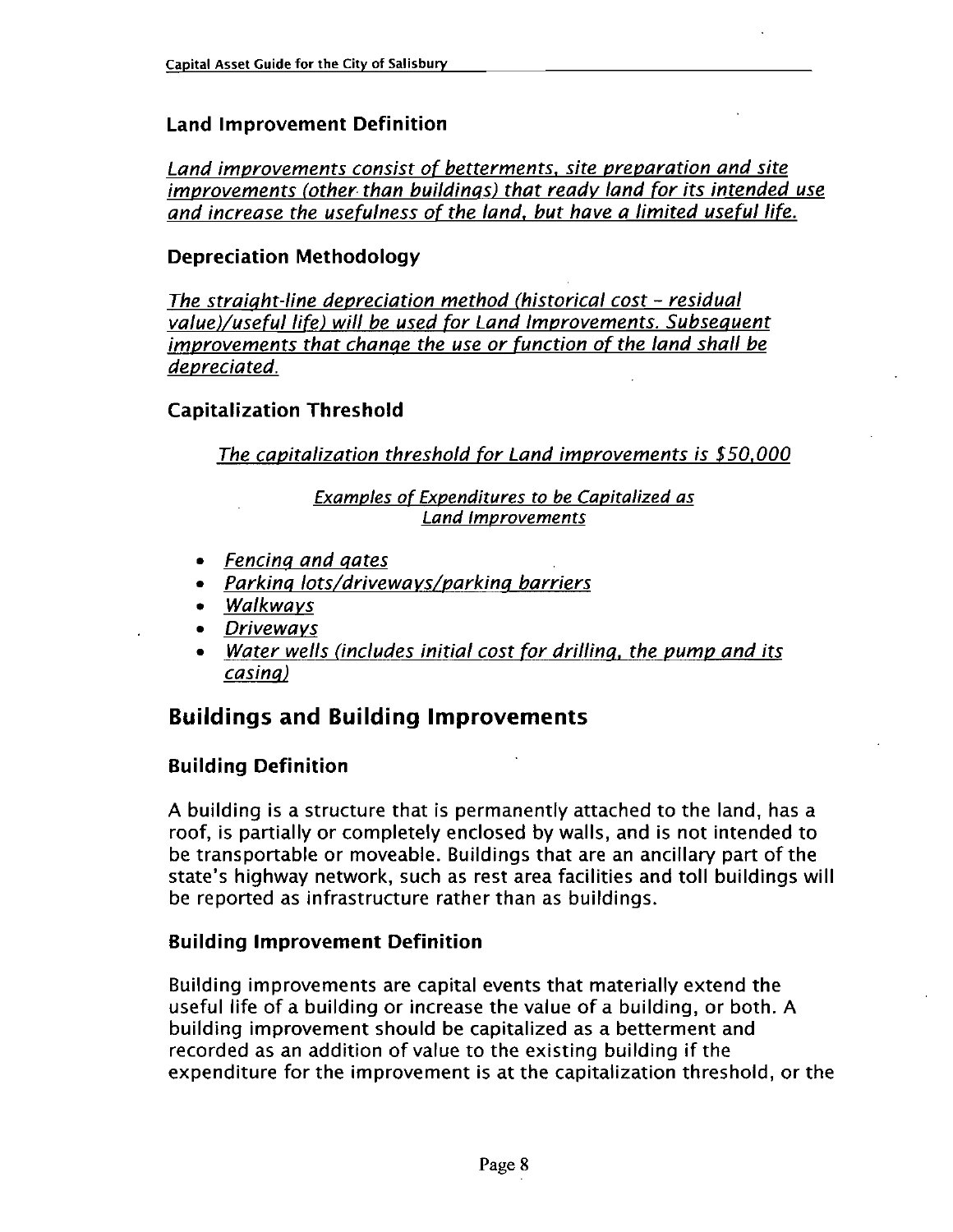expenditure increases the life or value of the building by 25 percent of the original life period or cost

### Depreciation Methodology

The straight-line depreciation method (historical cost  $-$  residual value)/useful life) will be used for buildings, building improvements and their components Subsequent improvements that change the use or function of the building shall be depreciated

Buildings listed on the National Register of Historic Places will not be depreciated unless used in the operations of the City. However, any improvements or betterments not deemed "historical" will be depreciated the same as any other improvements or betterments made to <sup>a</sup> building

### Capitalization Threshold

The capitalization threshold for buildings and building improvements is<br>\$50,000.

Examples of Expenditures to be Capitalized as Buildings

### PURCHASED BUILDINGS

- Original purchase price
- Expenses for remodeling, reconditioning or altering a purchased building to make it ready to use for the purpose for which it was acquired Original purchase price<br>Expenses for remodeling, reconditioning or altering<br>building to make it ready to use for the purpose for<br>acquired<br>Environmental compliance (i.e., asbestos abatement)<br>Professional fees (legal, archit
- 
- Professional fees (legal, architect, inspections, title searches, etc.)
- Payment of unpaid or accrued taxes on the building to date of purchase
- Cancellation or buyout of existing leases
- Other costs required to place or render the asset into operation

### CONSTRUCTED BUILDINGS

- Completed project costs
- $\cdot$  Interest accrued during construction  $\cdot$  Cost of excavation or grading or filling of land for a specific building
- $\cdot$  Expenses incurred for the preparation of plans, specifications, blueprints, etc.
- Cost of building permits
- Professional fees (architect, engineer, management fees for design and supervision, legal)
- Costs of temporary buildings used during construction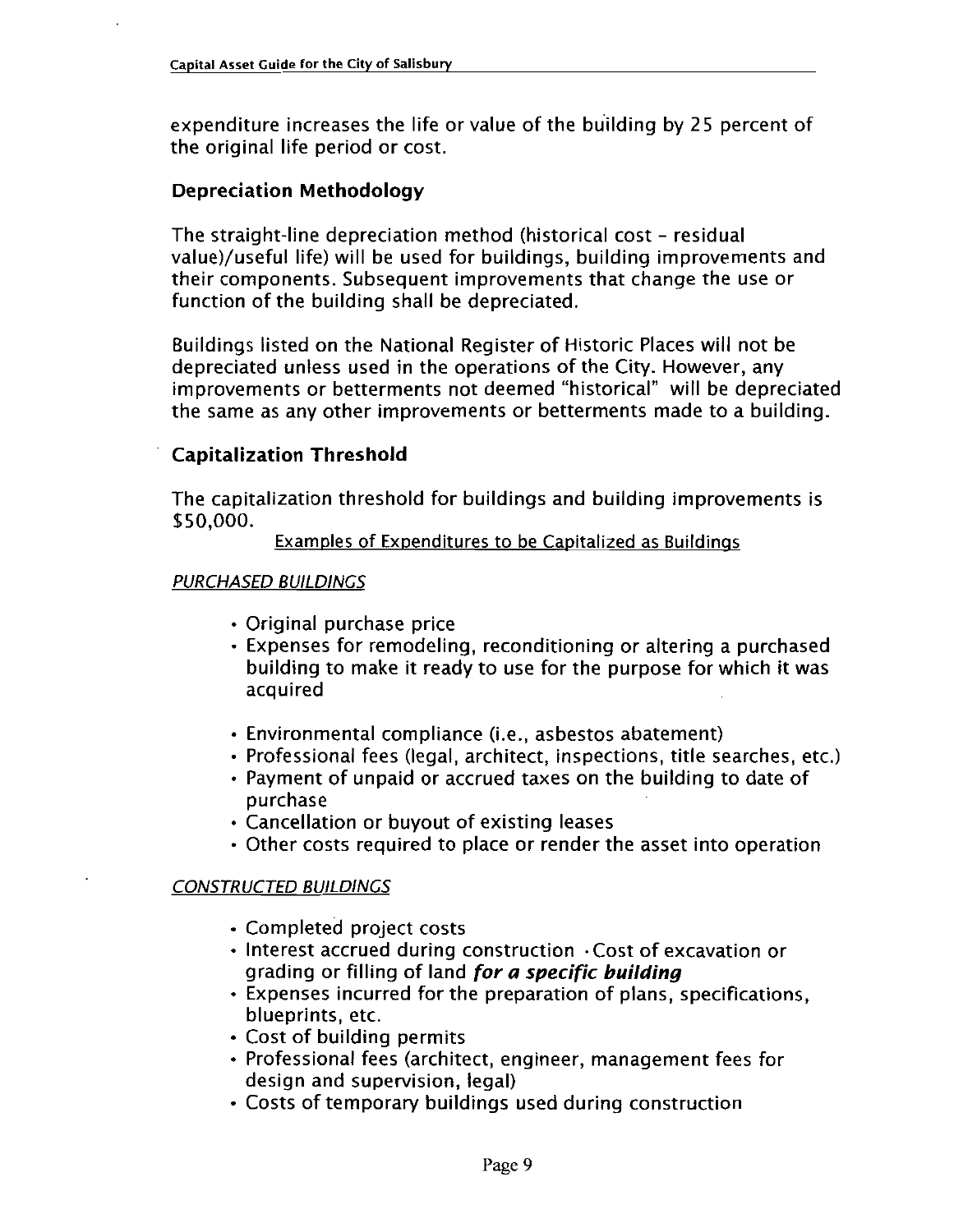- Unanticipated costs such as rock blasting, piling, or relocation of the channel of an underground stream
- Permanently attached fixtures or machinery that cannot be removed without impairing the use of the building
- Additions to buildings (expansions, extensions, or enlargements)

### Examples of Expenditures to be Capitalized as Improvements to Buildings

Note: For a replacement to be capitalized, it must be a part of a major repair or rehabilitation project, which increases the value, and/or useful life of the building, such as renovation of a student center. A replacement may also be capitalized if the new as renovation of a student center. A replacement may also be capitalized if the nev<br>item/part is of significantly improved quality and higher value compared to the old item/part is of significantly improved quality and higher value compared to the old<br>item/part such as replacement of an old shingle roof with a new fireproof tile roof item/part such as replacement of an old shingle roof with a new fireproof tile roof.<br>Replacement or restoration to original utility level would not. Determinations must be made on a case by case basis

- $\cdot$  Conversion of attics, basements, etc., to usable office, clinic, research or classroom space
- Structures *attached* to the building such as covered patios. sunrooms, garages, carports, enclosed stairwells, etc.
- $\cdot$  Installation or upgrade of heating and cooling systems, including ceiling fans and attic vents
- Original installation/upgrade of wall or ceiling covering such as carpeting, tiles, paneling, or parquet
- Structural changes such as reinforcement of floors or walls, installation or replacement of beams, rafters, joists, steel grids, or other interior framing
- $\cdot$  Installation or upgrade of window or door frame, upgrading of windows or doors, built-in closet and cabinets
- Interior renovation associated with casings, baseboards, light fixtures, ceiling trim, etc.
- Exterior renovation such as installation or replacement of siding roofing, masonry, etc.
- Installation or upgrade of plumbing and electrical wiring
- $\cdot$  Installation or upgrade of phone or closed circuit television systems, networks, fiber optic cable, wiring required in the installation of equipment (that will remain in the building)
- Other costs associated with the above improvements

### Building Maintenance Expense

The following are examples of expenditures not to be capitalized as improvements to buildings. Instead, these items should be recorded as maintenance expense

 $\cdot$  Adding, removing and/or moving of walls relating to renovation projects that are not considered major rehabilitation projects and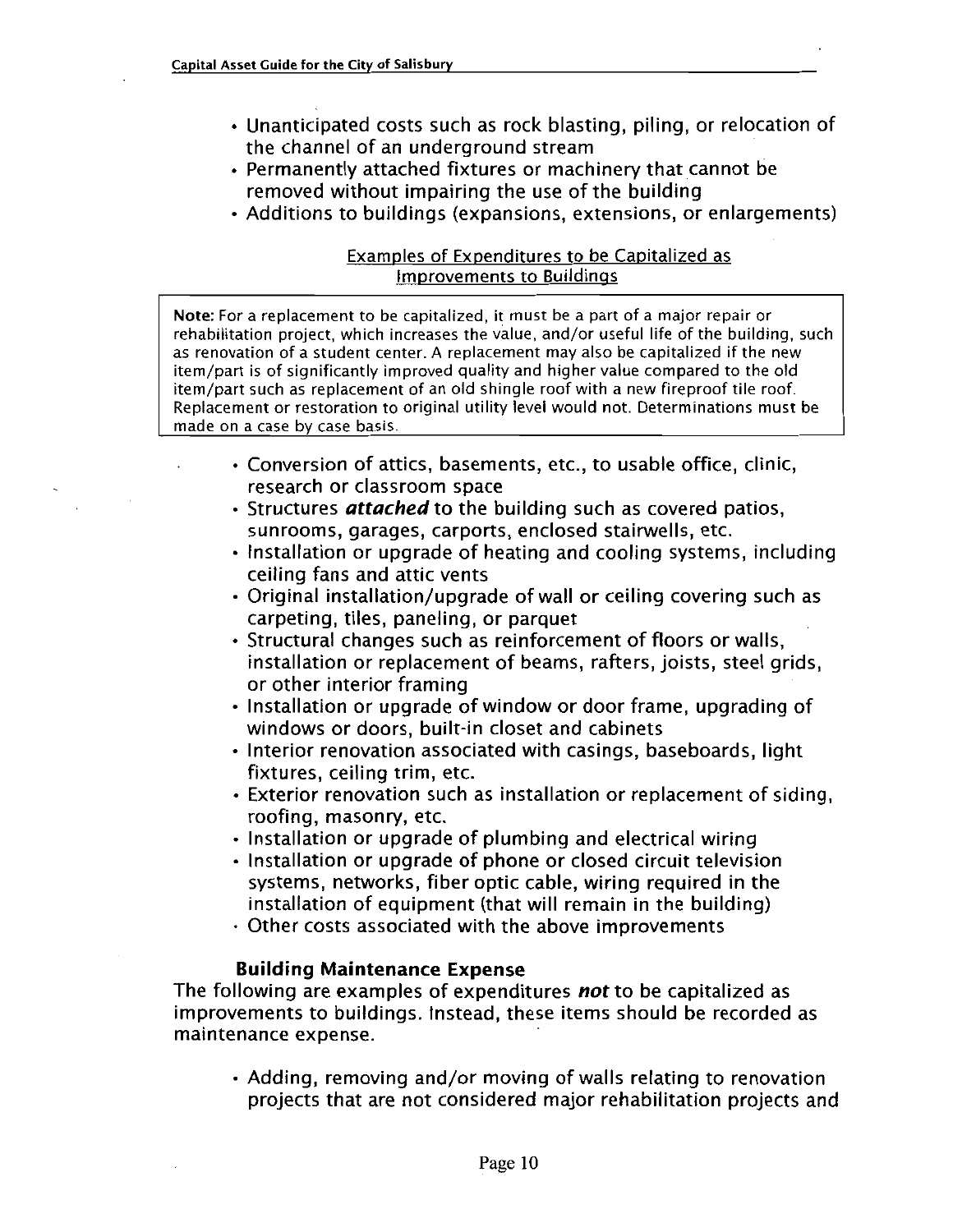do not increase the value of the building

- Improvement projects of minimal or no added life expectancy do not increase the value of<br>Improvement projects of mi<br>and/or value to the building<br>Plumbing or electrical repair
- Plumbing or electrical repairs
- Cleaning, pest extermination, or other periodic maintenance
- Interior decoration, such as draperies, blinds, curtain rods, wallpaper
- Exterior decoration, such as detachable awnings, uncovered porches, decorative fences, etc.
- $\cdot$  Maintenance-type interior renovation, such as repainting, touchup plastering, replacement of carpet, tile, or panel sections; sink<br>and fixture refinishing, etc.<br>Maintenance-type exterior renovation such as repainting,<br>replacement of deteriorated siding, roof, or masonry sections and fixture refinishing, etc.<br>• Maintenance-type exterior renovation such as repainting,
- replacement of deteriorated siding, roof, or masonry sections
- Replacement of <sup>a</sup> part or component of a building with <sup>a</sup> new part of the same type and performance capabilities, such as replacement of an old boiler with a new one of the same type and performance capabilities
- Any other maintenance-related expenditure which does not increase the value of the building

### Improvements Other Than Buildings

### Improvements Other Than Buildings Definition

Assets (other than general use buildings) built, installed or established to enhance the quality or facilitate the use of land for <sup>a</sup> particular purpose

### Other Improvements Definition

Depreciable improvements made to <sup>a</sup> facility or to land that should be capitalized as a betterment if the improvement is at the capitalization threshold or the expenditure increases the life or value of the asset by 25 percent of the original cost or life period

### Depreciation Methodology

The straight-line depreciation method (historical cost less residual value, divided by useful life) will be used for Improvements Other Than Buildings

### Capitalization Threshold

The capitalization threshold for improvements other than buildings is \$50,000.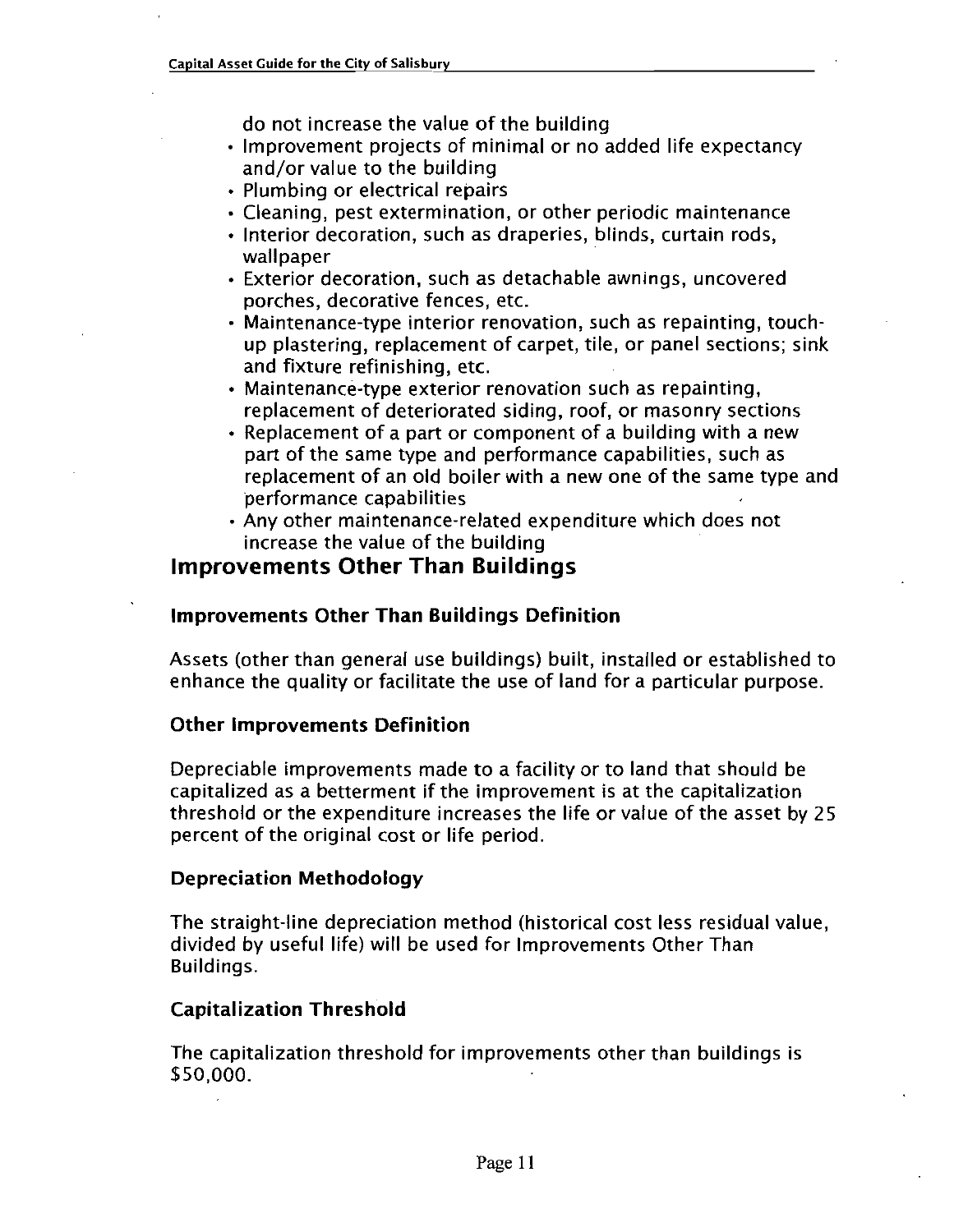### Examples of Expenditures to be Capitalized as Facilities and Other Improvements

- Landscaping
- Outside sprinkler systems
- Recreation areas and athletic fields (including bleachers)
- Golf courses
- Paths and trails
- Septic systems
- Stadiums
- $\cdot$  Swimming pools, tennis courts, basketball courts
- Fountains
- Plazas and pavilions
- Retaining walls

### Infrastructure

### Infrastructure Definition

Assets that are long-lived capital assets that normally are stationary in nature and can be preserved for a significantly greater number of years than most capital assets Infrastructure assets are often linear and continuous in nature

Note: Prospective reporting of general infrastructure assets is required beginning in fiscal 2003. Also required is the retroactive reporting of infrastructure assets purchased, constructed, or donated in fiscal years ending after June 30, 1980 or that received major renovations, restorations, or improvements during that period.

### Infrastructure Improvements

Infrastructure improvements are capital events that materially extend the useful life or increase the value of the infrastructure, or both. Infrastructure improvements should be capitalized as <sup>a</sup> betterment and or addition of value is at the capitalization threshold or increases the life or value of the asset by <sup>25</sup> percent of the original cost or life period

### Jointly Funded Infrastructure

Infrastructure paid for jointly by the City and other governmental entities should be capitalized by the entity responsible for future maintenance.

### Maintenance Costs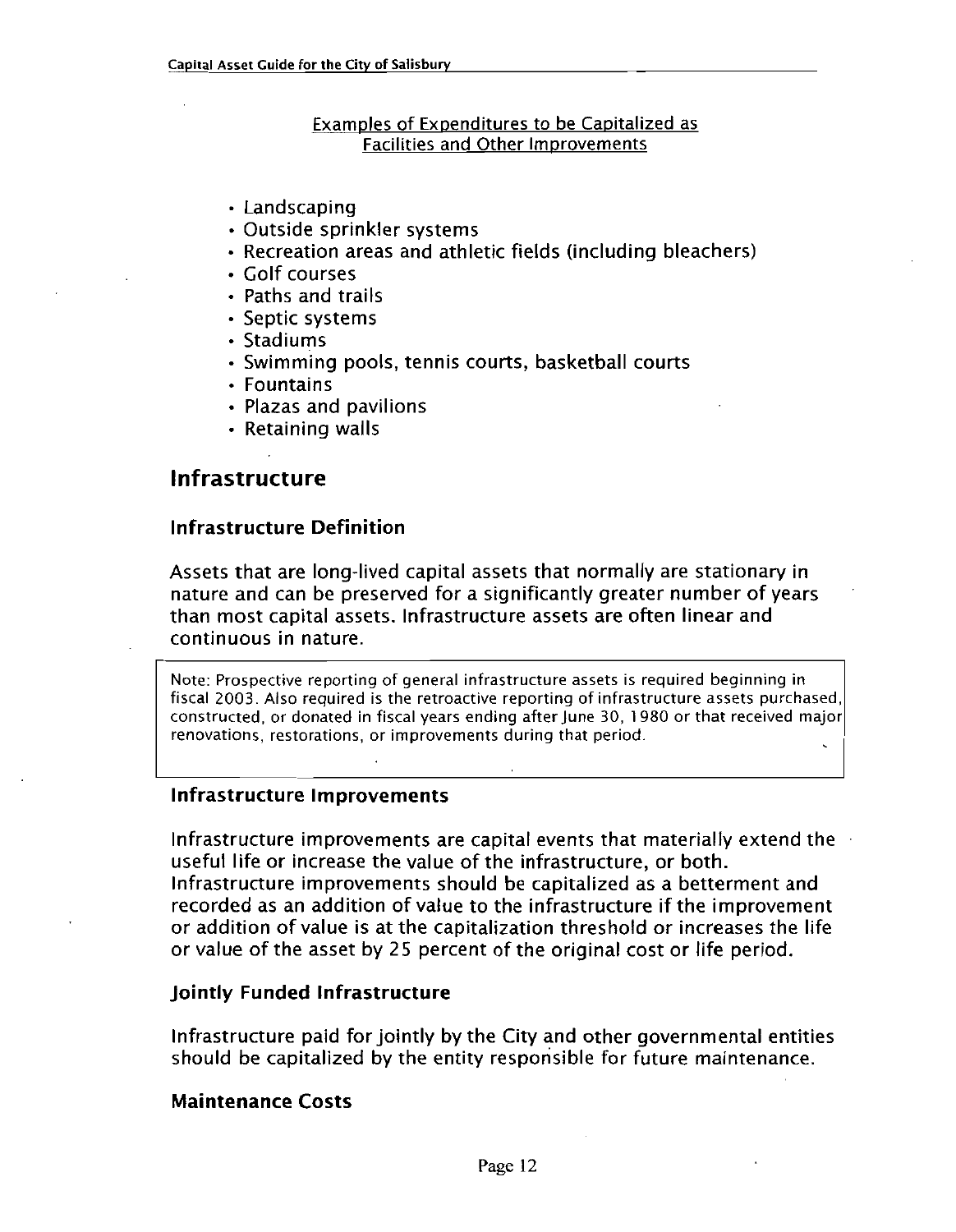Maintenance costs allow an asset to continue to be used during its originally established useful life. Maintenance costs are expensed in the period incurred

### Preservation Costs

Preservation costs are generally considered to be those outlays that extend the useful life of an asset beyond its original estimated useful life but do not increase the capacity or efficiency of the asset. Preservation costs should be capitalized under the depreciation approach

### Additions and Improvements

Additions and improvements are those capital outlays that increase the capacity or efficiency of the asset <sup>A</sup> change in capacity increases the level of service provided by an asset. For example, additional lanes can be added to <sup>a</sup> highway or the weight capacity of <sup>a</sup> bridge could be increased. A change in efficiency maintains the same service level, but at a reduced cost. For example, a heating and cooling plant could be reengineered so that it produces the same temperature changes at reduced cost The cost of additions and improvements should be capitalized under the depreciation approach to reporting infrastructure

### Depreciation Methodology

The straight-line depreciation method (historical cost less residual value, divided by useful life) will be used for infrastructure assets.

### Capitalization Threshold

The capitalization threshold for infrastructure is \$250,000. Infrastructure already capitalized will remain capitalized

### Examoles of Expenditures to be Capitalized as Infrastructure

- Highway and rest areas
- Roads, streets, curbs, gutters, sidewalks, fire hydrants
- Bridges, railroads
- · Canals, waterways, wharf, docks, sea walls, bulkheads, boardwalks
- Dam, drainage facility
- Radio or television transmitting tower
- Electric, water and gas (main lines and distribution lines, tunnels)
- Fiber optic and telephone distribution systems (between buildings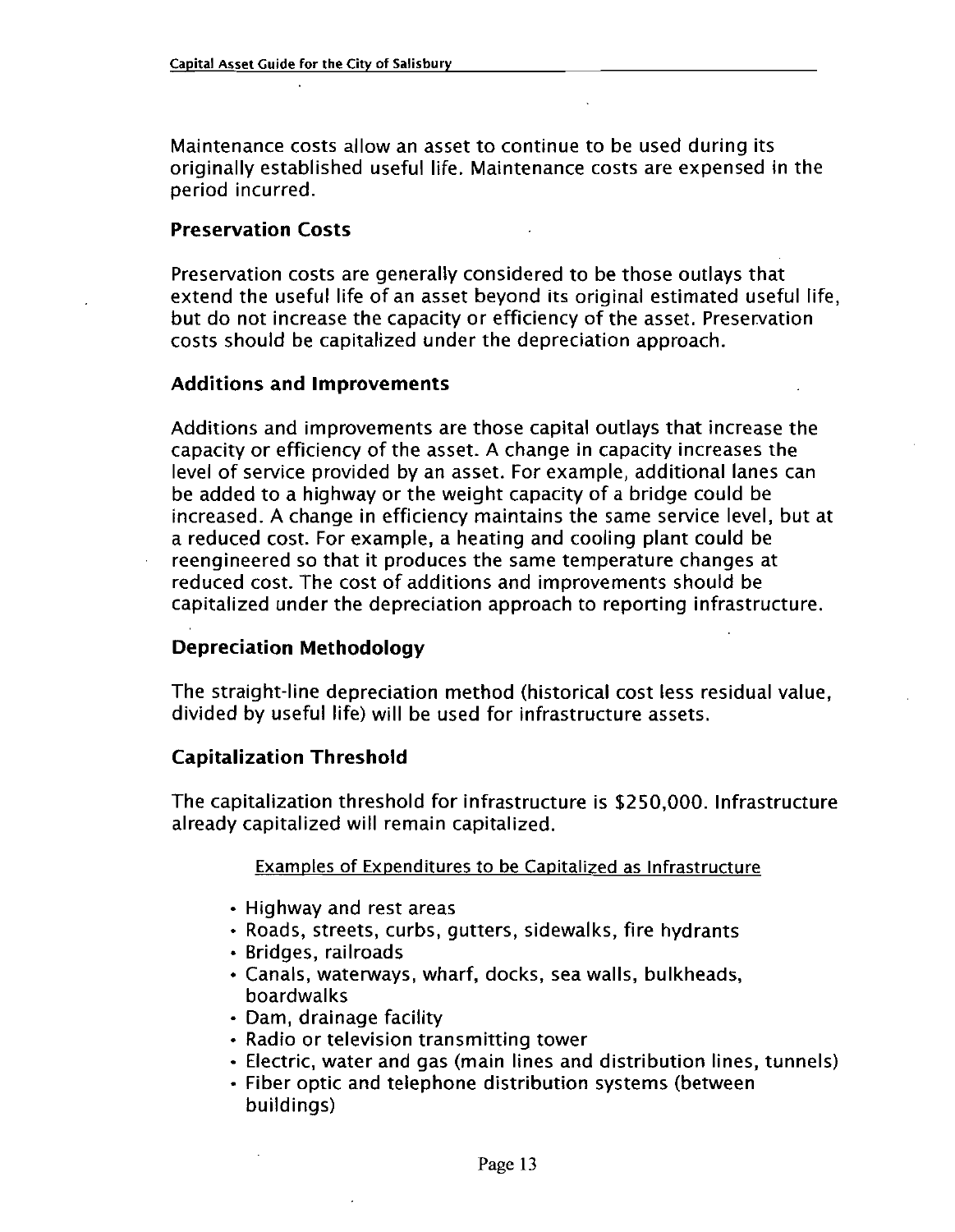- Light system (traffic, outdoor, street, etc.)
- Signage

### Personal Property

### Personal Property Definition

Fixed or movable tangible assets to be used for operations and the benefits ofwhich extend beyond one year from date of acquisition and rendered into service. Improvements or additions to existing personal property that constitute <sup>a</sup> capital outlay or increase the value or life of the asset by <sup>25</sup> percent of the original cost or life should be capitalized as <sup>a</sup> betterment and recorded as an addition of value to the existing asset

Note: Costs of extended warranties and/or maintenance agreements, which can be separately identified from the cost of the equipment, should not be capitalized.

### Jointly Funded Personal Property

Personal property paid for jointly by the City and other governmental entities should be capitalized by the entity responsible for future maintenance

### Depreciation Methodology

The straight-line depreciation method (historical cost less residual value, divided by useful life) will be used for personal property.

### Capitalization Threshold

Capitalization Threshold<br>The capitalization threshold for personal property is \$10,000. Personal<br>property with a cost of at least \$1,000 and under \$10,000 will be C<mark>apitalization Threshold</mark><br>The capitalization threshold for personal property is \$10,000. Pe<br>property with a cost of at least \$1,000 and under \$10,000 will be<br>accounted for as inventory but will not be capitalized. accounted for as inventory but will not be capitalized

### Examples of Expenditures to be Capitalized as Personal Property

- Original contract or invoice price
- Freight charges
- Import duties
- Handling and storage charges<br>• In-transit insurance charges
- 
- Freight charges<br>Import duties<br>Handling and storage charges<br>In-transit insurance charges<br>Sales, use, and other taxes imposed on the acquisition
- Installation charges
- Charges for testing and preparation for use
- Costs of reconditioning used items when purchased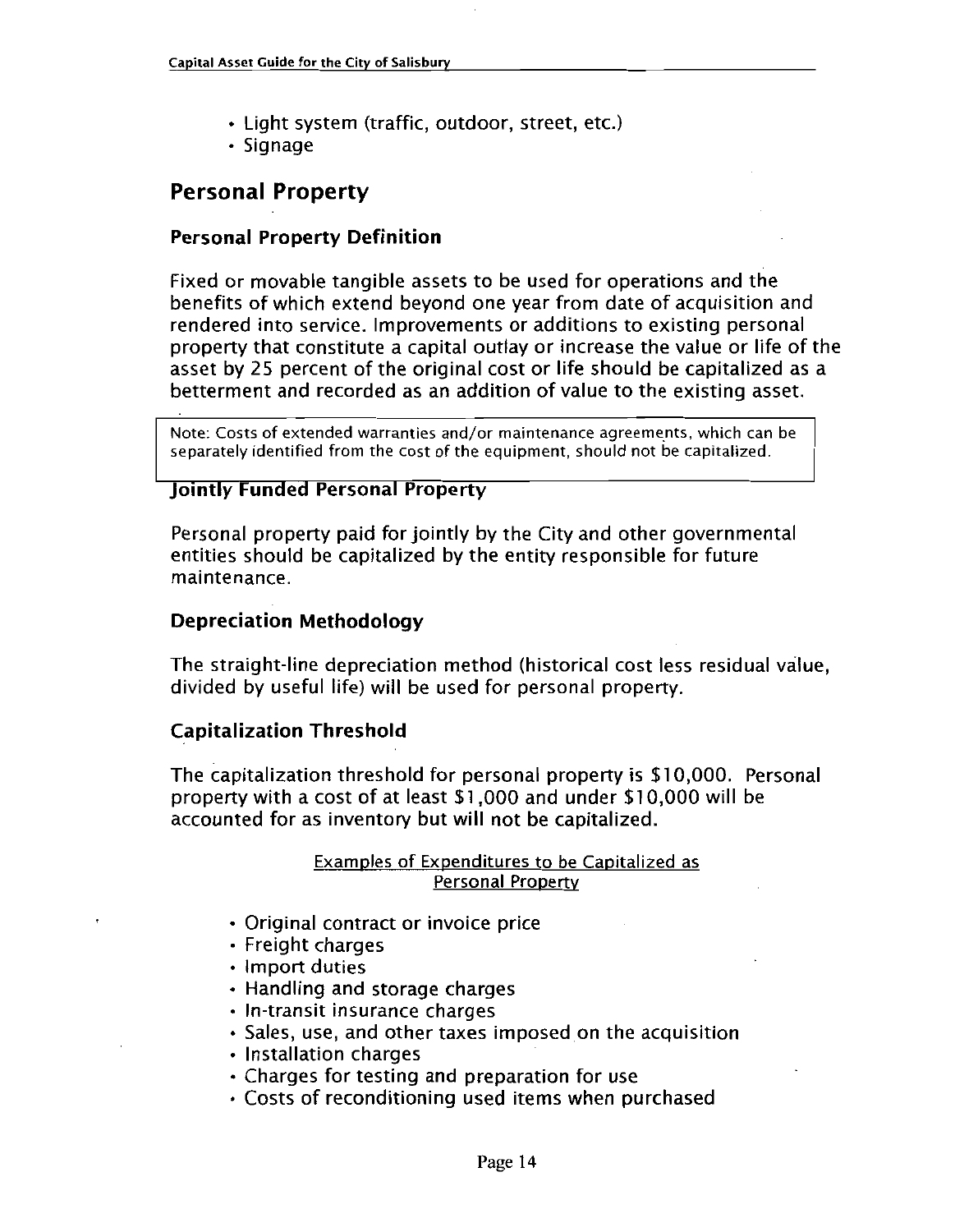Parts and labor associated with the construction of equipment

### Works of Art and Historical Treasures

### Works of Art and Historical Treasures Definition

Collections or individual items of significance that are owned by the City which are not held for financial gain, but rather for public exhibition, education or research in furtherance of public service. Collections or individual items that are protected and cared for or preserved and subject to an organizational policy that requires the proceeds from sales of collection items to be used to acquire other items for collections

### Depreciation Methodology

These items will not be depreciated

### Capitalization Threshold

All works of art and historical treasures acquired or donated will be capitalized as of July 1, 2002 unless held for financial gain. Collections already capitalized as will remain capitalized and all additions to those collections will be capitalized, even if they meet the conditions for exemption from capitalization. If a collection is held for financial gain and not capitalized, disclosures must be made in the notes that provide a description of the collection and the reasons these assets are not capitalized. When donated collection items are added to noncapitalized collections, program expense equal to the amount of revenues should be recognized

### Examples of Expenditures to be Capitalized as Works of Art and Historical Treasures

- Collection of rare books, manuscripts
- Maps, documents and recordings
- Works of art such as paintings, sculptures, and designs
- Artifacts, memorabilia, exhibits
- Unique or significant structures

### Computer Software

For capitalizing computer software, the City will follow AICPA Statement<br>of Position 98-1, *Software Developed or Obtained for Internal Use* (SOP of Position 98-1, Software Developed or Obtained for Internal Use (SOP 98-1).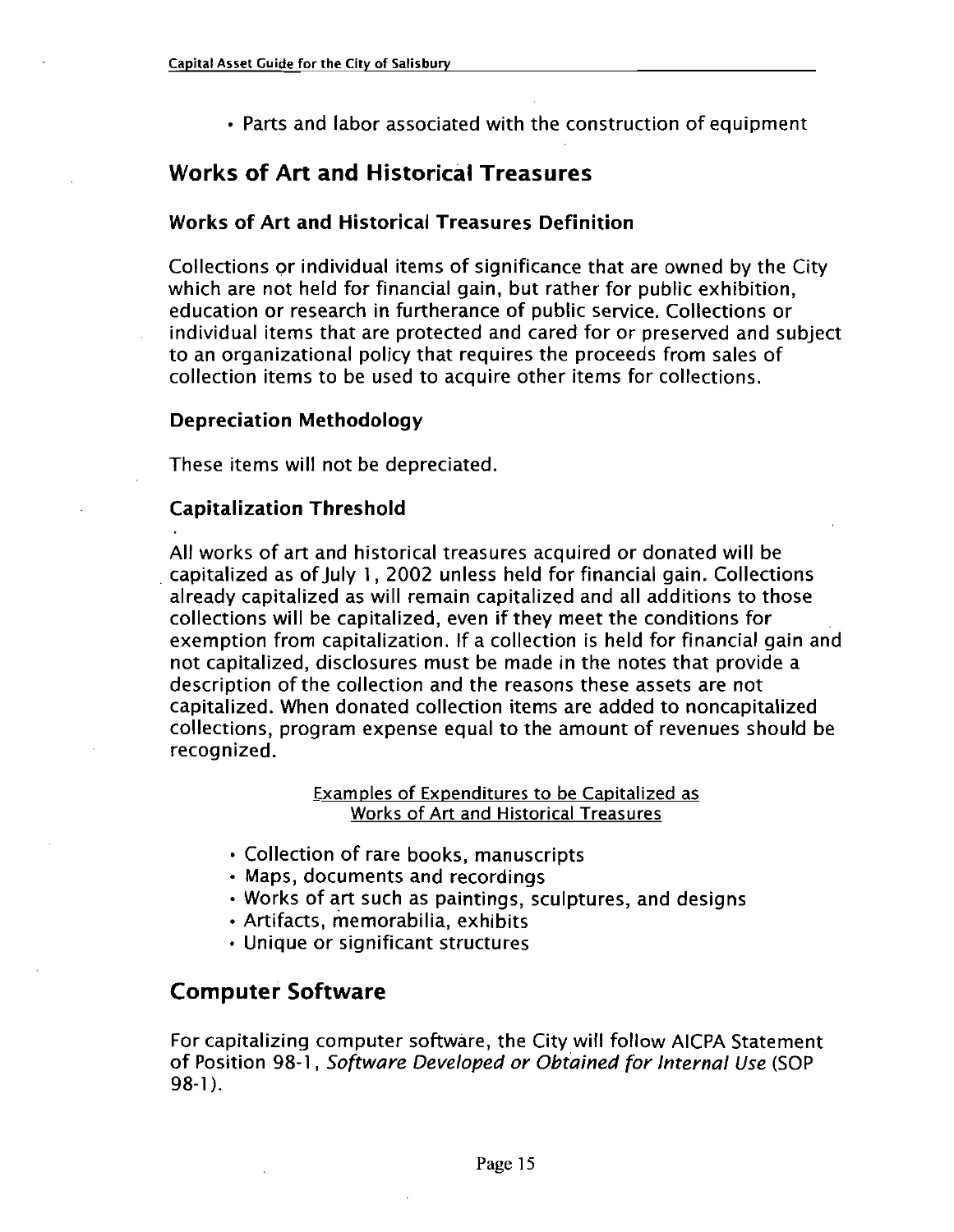### Depreciation Methodology

The straight-line depreciation method (historical cost less residual value, divided by useful life) will be used for software developed or obtained for internal use

### Capitalization Threshold

The City will record the payment for the purchase of computer software whose unit value cost is \$10,000 or greater and has an estimated useful life of more than one year. Capitalization of computer software includes software license fees if the total dollar amount of the fee divided by the number of units served (terminals) meets the criteria to capitalize the purchase

### Leasehold Improvements

### Leasehold Improvements Definition

Construction of new buildings or improvements made to existing structures by the lessee, who has the right to use these leasehold improvements over the term of the lease. These improvements will revert to the lessor at the expiration of the lease. Moveable equipment or office furniture that is not attached to the leased property is not considered a leasehold improvement. Leasehold improvements do not have a residual value

### Depreciation Methodology

Leasehold improvements are capitalized by the lessee and are amortized over the shorter of  $(1)$  the remaining lease term, or  $(2)$  the useful life of the improvement. Improvements made in lieu of rent should be expensed in the period incurred. If the lease contains an option to renew and the likelihood of renewal is uncertain, the leasehold improvement should be written off over the life of the initial lease term or useful life of the improvement, whichever is shorter.

### Capitalization Threshold

The capitalization threshold for leasehold improvements is \$50,000.

### Construction in Progress

### Construction in Progress Definition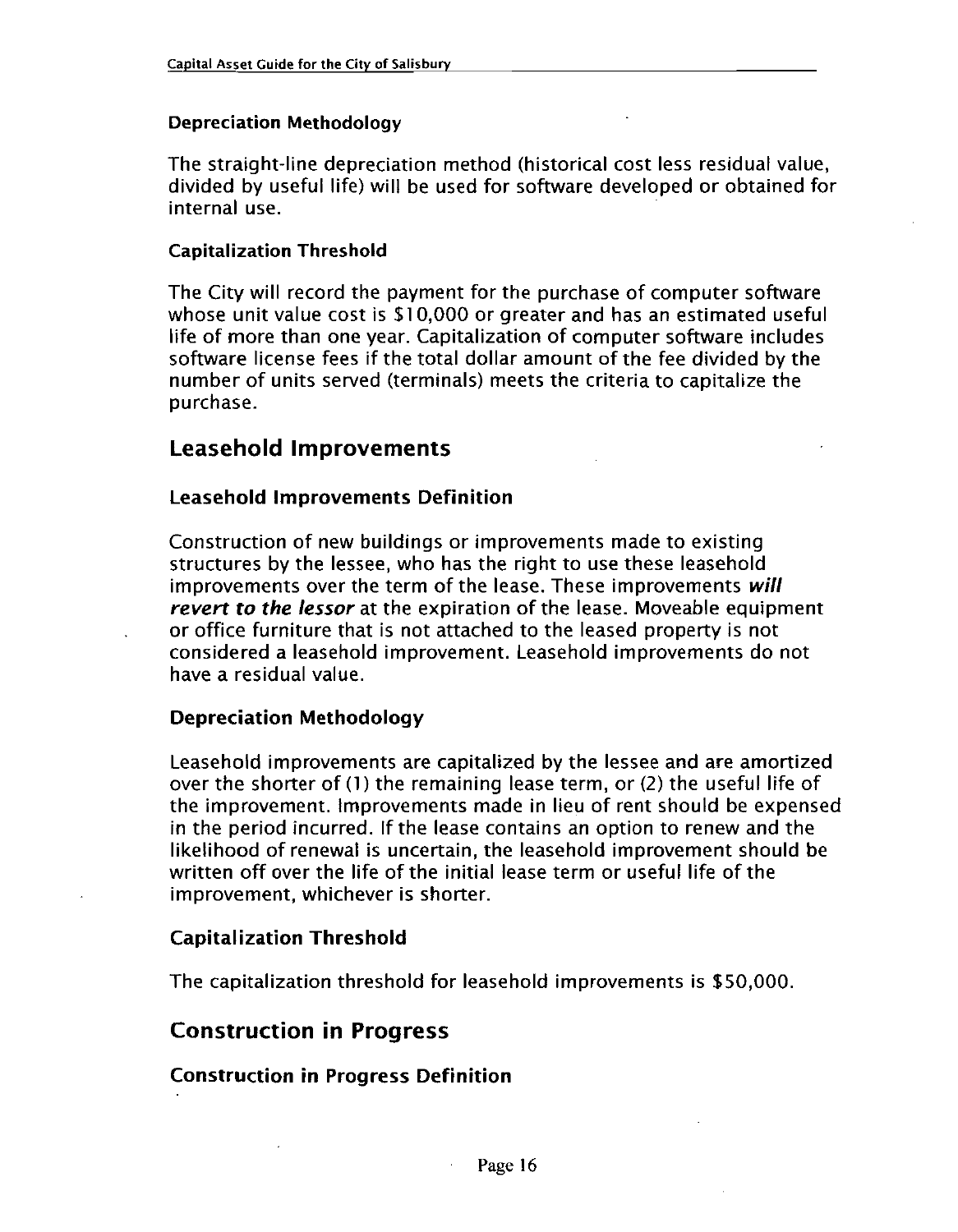Construction in Progress reflects the economic construction activity status of buildings and other structures, infrastructure (highways, energy distribution systems, pipelines, etc.), additions, alterations, reconstruction, installation, and maintenance and repairs which are substantially incomplete

### Depreciation Methodology

Depreciation is not applicable while assets are accounted for as Construction in Progress. See appropriate capital asset category when asset is capitalized

### Capitalization Threshold

Construction in progress assets should be capitalized to their appropriate capital asset categories upon the earlier occurrence of execution of substantial completion contract documents, occupancy, or when the asset is placed into service

### ANIMALS

### Animals Definition

Animals are any of a kingdom (Animalia) of eukaryotes generally characterized by a multicellular body, the ability to move quickly and obtain food, specialized sense organs, and sexual reproduction. Typically characterized by a multicellular body, the ability to move quickly and<br>obtain food, specialized sense organs, and sexual reproduction. Typ<br>these will be items purchased and/or donated for the Zoo collection.

### Depreciation Methodology

The straight-line depreciation method (historical cost less residual value. divided by useful life) will be used for animals.

### Capitalization Threshold

The City will record the payment for the purchase of the animals or the estimated purchase price for a donation, whose unit value cost is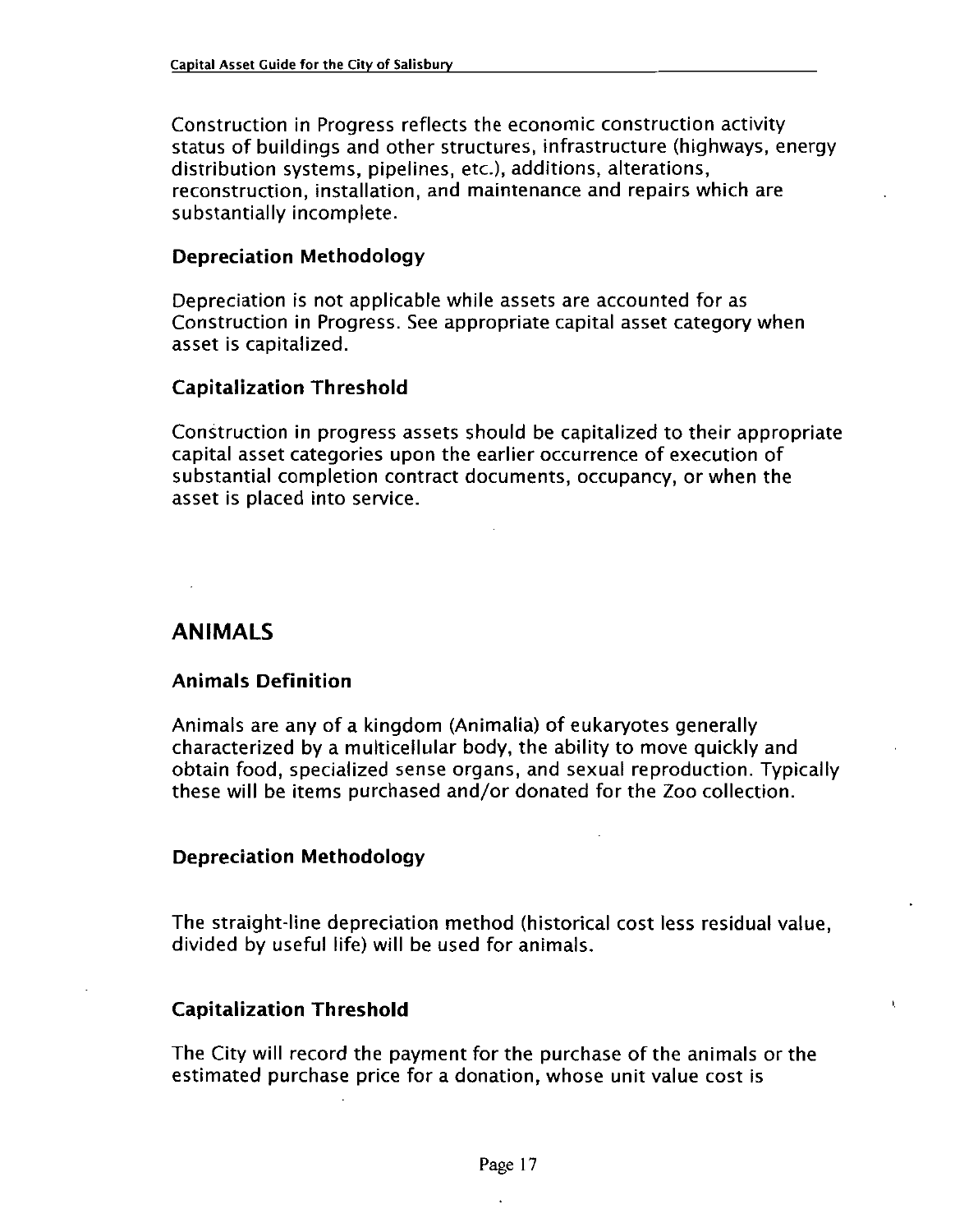\$10,000 or greater and has an estimated useful life of more than one year

## Controlled Assets

Controlled assets are assets of the City identified below, that due to the nature of the items, *must* be secured and tracked by the department responsible for the items. In addition to the controlled assets identified below the department must secure and track all similar type items that are assigned to individuals. Controlled assets must be tracked and secured no matter what the cost is

| <b>Controlled Assets</b>            |  |  |
|-------------------------------------|--|--|
|                                     |  |  |
|                                     |  |  |
| <b>Hand Guns</b>                    |  |  |
| <b>Rifles</b>                       |  |  |
| Cameras                             |  |  |
| Camcorders                          |  |  |
| <b>Portable Printers</b>            |  |  |
| Laptops                             |  |  |
| Radios                              |  |  |
| Batteries/Chargers                  |  |  |
| Cell Phones                         |  |  |
| Pagers                              |  |  |
| All other similar items assigned to |  |  |
| individuals                         |  |  |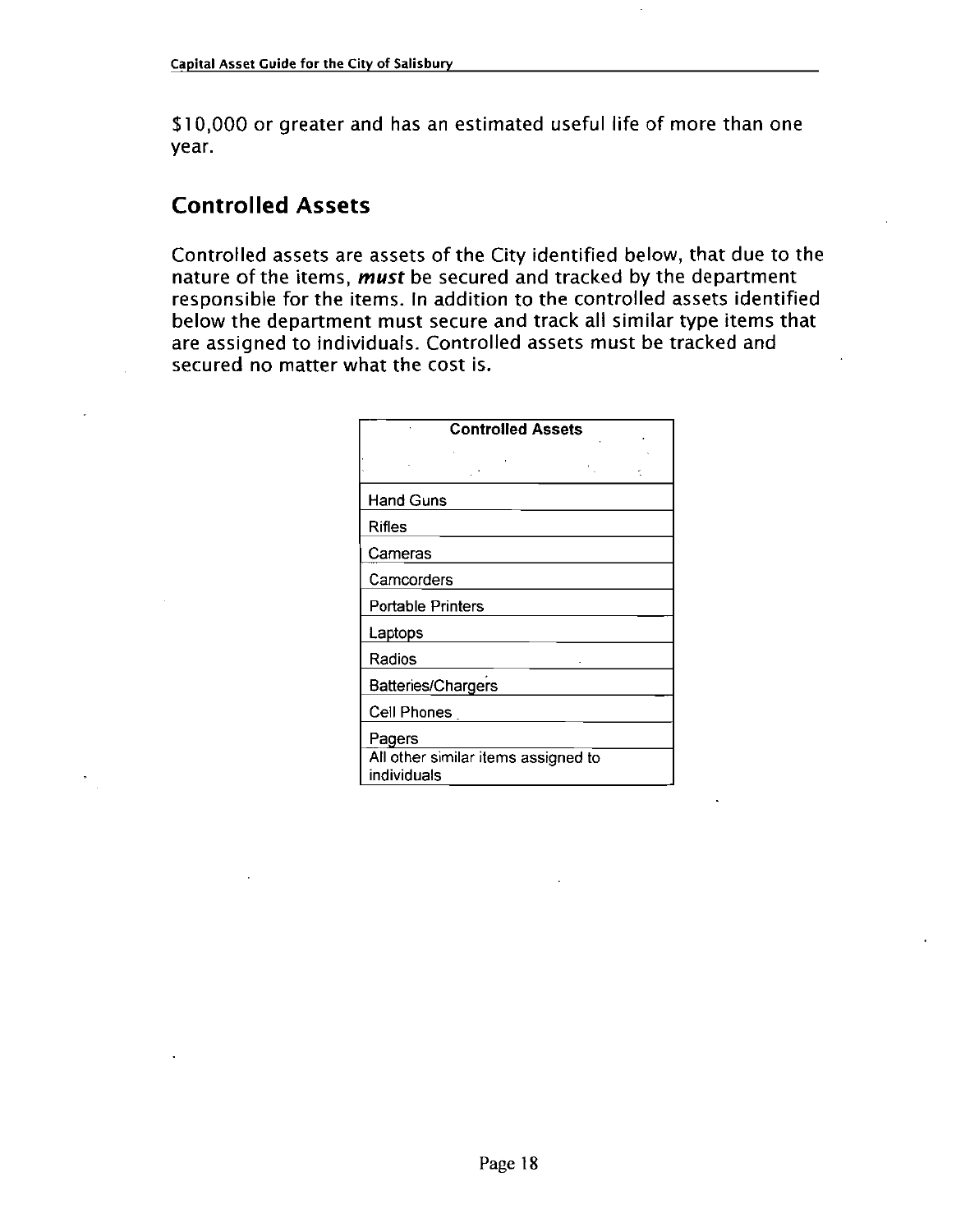$\bar{\beta}$ 

 $\hat{\mathcal{A}}$ 

# Appendix A

| PERSONAL PROPERTY                                                                                 |                                                                                                           |                    |  |
|---------------------------------------------------------------------------------------------------|-----------------------------------------------------------------------------------------------------------|--------------------|--|
| <b>Asset Type</b>                                                                                 | <b>Examples</b>                                                                                           | Life in<br>Years   |  |
| <b>Office Furniture</b>                                                                           | Desk, tables, chairs, bookcases, cabinets,<br>workstations                                                | 7                  |  |
| <b>Office Equipment</b>                                                                           | Copiers, fax machines, paper shredders,<br>audio/visual system, TV, VCR, camcorder,<br>scanners, printers | 5                  |  |
| <b>Computer Hardware</b>                                                                          | Personal computers, mainframes, docking<br>stations, modems, disk/tape drivers, servers                   | 5                  |  |
| <b>Computer Software</b>                                                                          |                                                                                                           | 5                  |  |
| <b>Telephone Equipment</b>                                                                        |                                                                                                           | 7                  |  |
| <b>Vehicles</b><br>Cars, light trucks<br><b>Buses</b><br><b>Fire Trucks</b><br><b>Watercrafts</b> |                                                                                                           | 5<br>8<br>12<br>10 |  |
| <b>Heavy Construction</b><br><b>Equipment</b>                                                     | Backhoes, trucks, dozers, front-end loaders,<br>large tractors                                            | 10                 |  |
| <b>Fire Fighting Equipment</b>                                                                    | Ladder, hoses                                                                                             | 10                 |  |
| <b>Engineering, Scientific</b><br>Equip.                                                          | Lab Equipment                                                                                             | 10                 |  |
| <b>Medical Equipment</b>                                                                          |                                                                                                           | 5                  |  |
| <b>Law Enforcement Equipment</b>                                                                  |                                                                                                           | 10                 |  |
| <b>Machinery</b>                                                                                  | Pallet trucks, lifts, jacks, hydraulic                                                                    | 15                 |  |
| <b>Tools</b>                                                                                      | Anvils, band saws, circular saws, jointers, power<br>drills, pneumatic hand tools, welding apparatus      | $\overline{7}$     |  |
| <b>Outdoor Recreational Equip.</b>                                                                |                                                                                                           | 15                 |  |
| Grounds/Agricultural<br><b>Equipment</b>                                                          | 'Lawn Mowers, pruners, sprayers, etc                                                                      | 7                  |  |
| <b>Animals</b>                                                                                    |                                                                                                           | Varies             |  |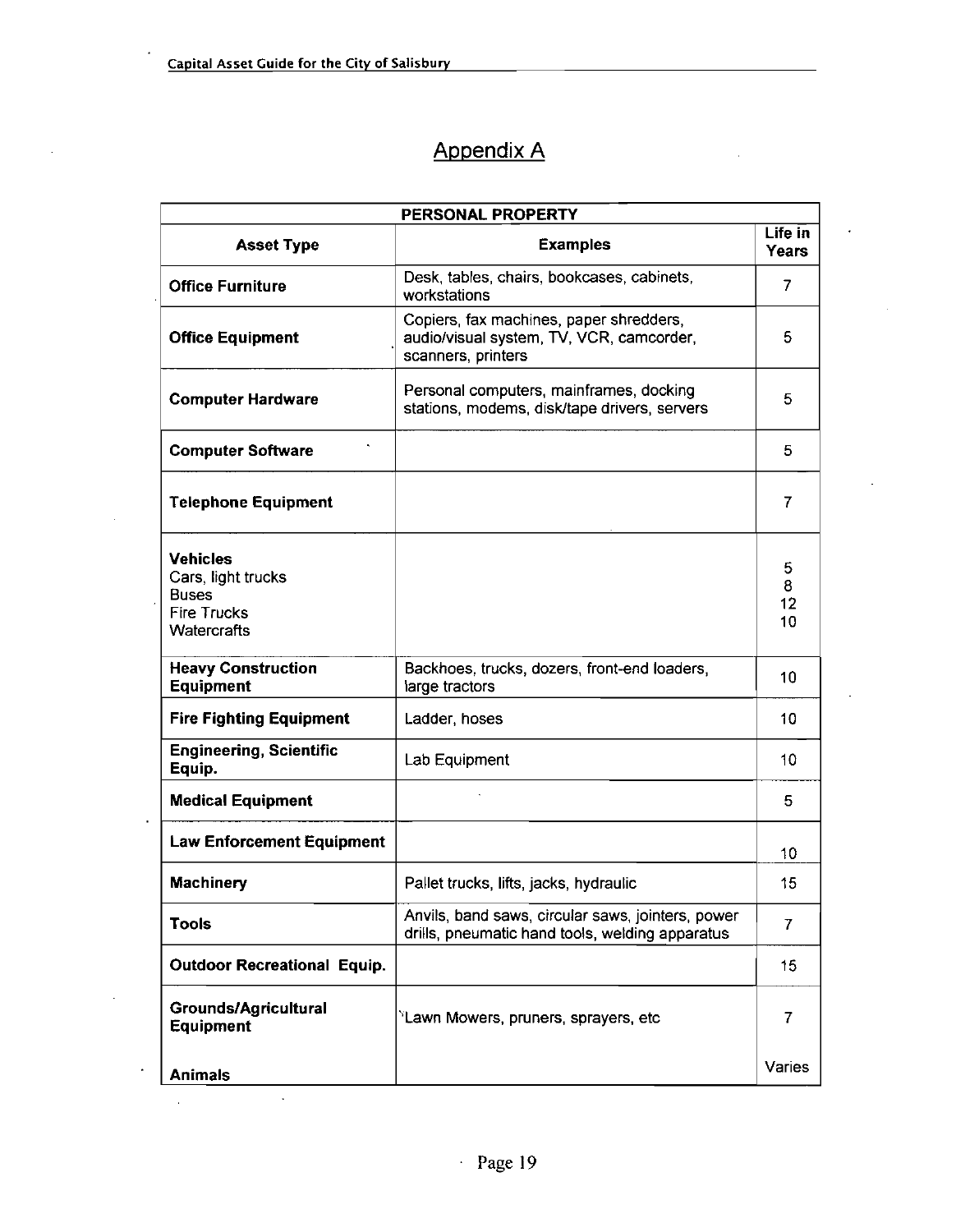# Appendix B

| <b>REAL PROPERTY</b>                        |                                                                                                                                  |                  |  |
|---------------------------------------------|----------------------------------------------------------------------------------------------------------------------------------|------------------|--|
| <b>Asset Type</b>                           | <b>Examples</b>                                                                                                                  | Life in<br>Years |  |
| <b>Land and Land</b><br><b>Improvements</b> |                                                                                                                                  | 0                |  |
| <b>Land Improvements</b>                    | Walkways, driveways, fences, parking lots                                                                                        | 20               |  |
| Improvements other than<br><b>Buildings</b> | Sprinkler systems, athletis fields, swimming<br>pools, tennis courts, fountains, retaining walls,<br>bleachers, outdoor lighting | 20               |  |
|                                             | Landscaping                                                                                                                      | 10               |  |
| <b>Buildings</b><br>Permanent               | Office, research, education buildings                                                                                            | 40               |  |
| Temporary                                   | Portable buildings/structures                                                                                                    | 25               |  |
| <b>Building Improvements</b>                | Plumbing, heating/cooling system/air circulation,<br>electrical, elevators, sprinkler system                                     | 20               |  |
|                                             | Fire System, security system carpeting,<br>cabling/fiber optic, roof cover, ceiling finish,<br>interior renovation               | 10               |  |
| <b>Infrastructure</b><br>Roadways           | Urban<br>Rural                                                                                                                   | 20<br>40         |  |
| <b>Traffic Control Equipment</b>            | Stoplights, Traffic signs                                                                                                        | 10               |  |
| <b>Street Lighting</b>                      |                                                                                                                                  | 10               |  |
| <b>Bridge</b>                               |                                                                                                                                  | 30               |  |
| Water & Sewer Sytems                        |                                                                                                                                  | 30               |  |
| <b>Storm Drains</b>                         |                                                                                                                                  | 30               |  |
| Curbs, gutters, sidewalks                   |                                                                                                                                  | 20               |  |
| Marina                                      | Sea walls, docks, piers, bulkhead                                                                                                | 35               |  |